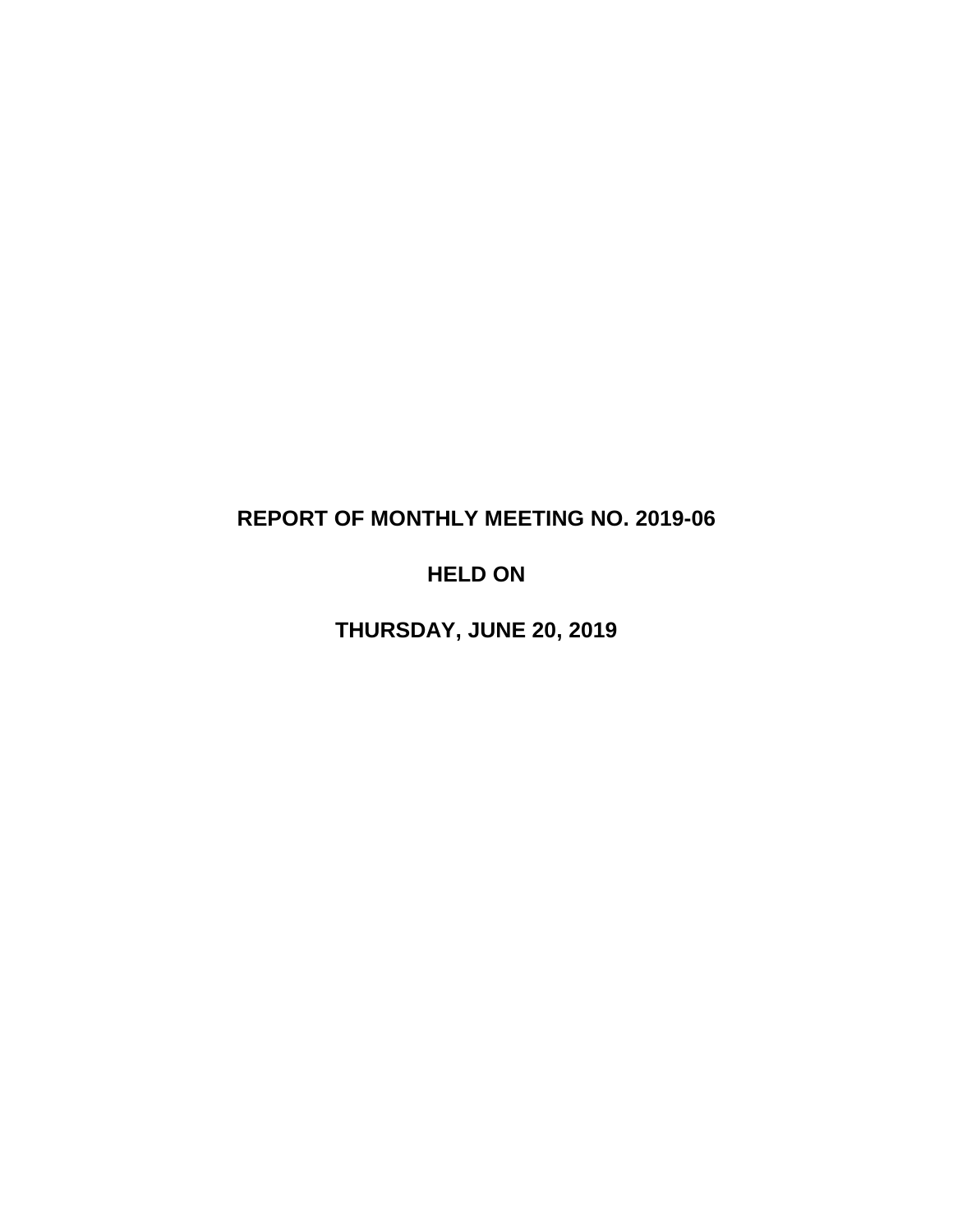Report of Monthly Meeting No. 2019-06 held on Thursday, June 20, 2019

| <b>ITEMS</b>                             | <b>CLASSIFICATION</b>                                                                                                                                                                                                                                                                                                                                       | <b>PAGES</b> |
|------------------------------------------|-------------------------------------------------------------------------------------------------------------------------------------------------------------------------------------------------------------------------------------------------------------------------------------------------------------------------------------------------------------|--------------|
| <b>Call to Order</b><br><b>Roll Call</b> |                                                                                                                                                                                                                                                                                                                                                             |              |
| <b>Secretary's Report</b>                | Recording Secretary presents minutes of previous meetings for approval.                                                                                                                                                                                                                                                                                     |              |
| <b>Refunds</b>                           | Errors in deduction and non-members<br>Full refunds to employees due to separation from service<br>Refund in accordance with Section 8-170 of the law governing the Fund<br>Refund Reissued to New Payee<br>Refund elections in lieu of annuity<br>Refund of Spousal Contributions<br>1/ <sub>2</sub> % refunds to new annuitants<br><b>Adjusted Refund</b> | $4 - 8$      |
| <b>Invoices</b>                          | Administrative and Investment Fees                                                                                                                                                                                                                                                                                                                          | $9 - 13$     |
| <b>Annuities</b>                         | Annuities for Employees<br>Annuities for Widows, Widowers and Minor Children, Reversionary Annuities<br><b>Adjusted Annuities</b>                                                                                                                                                                                                                           | $14 - 18$    |
| <b>Disability</b>                        | Applications for Duty and Ordinary Disability benefits<br>Applications for Extensions of Duty and Ordinary Disability benefits<br>Adjusted Duty and Ordinary Disability benefits                                                                                                                                                                            | $19 - 24$    |
| <b>Membership</b>                        | Applications<br>Change in Dates of Birth<br><b>Administrative Review</b>                                                                                                                                                                                                                                                                                    | 25           |
| <b>Treasurer's Report</b>                | City Treasurer's Statement of Account As of 05/31/2019                                                                                                                                                                                                                                                                                                      | 26           |
| <b>MISCELLANEOUS</b>                     |                                                                                                                                                                                                                                                                                                                                                             | 27           |

#### **MISCELLANEOUS**

Legislation

- Legislative Update
- Public Comment

#### Investments

- Market Envirornment
- Monthly Performance Report
- MEABF Staff Investment Report
- Watchlist
- Liquidity Needs
- Restriction on Investments

| A   | Less than 60 years of age         |     | Female: No Post 9/74 Spouse Contributions | <b>RW</b>  | <b>Returned to Work</b>        |
|-----|-----------------------------------|-----|-------------------------------------------|------------|--------------------------------|
| B   | Reversionary                      |     | MED Updated Medical Records               | S          | Less than 10 years of Service  |
|     | Calculated upon death of Employee | MMI | Maximum Medical Update                    | <b>SPE</b> | <b>Specialist Doctor Visit</b> |
| СX  | <b>Credit Expires</b>             | N   | See Notes in File                         |            | Term Annuity                   |
|     | Death                             |     | NTE Note for Mercy Works Update           | W          | Withdraw/Waiting to apply      |
| DU. | Duty Disability                   | OR. | <b>Ordinary Disability</b>                | WC.        | Workmens' Compensation         |
|     | DIS Discharged                    | R   | <b>Reciprocal Annuity</b>                 | X          | Married @ Resignation,         |
|     | EID Errors in Deduction           |     | RES Resigned                              |            | Not Married @ Effective Date   |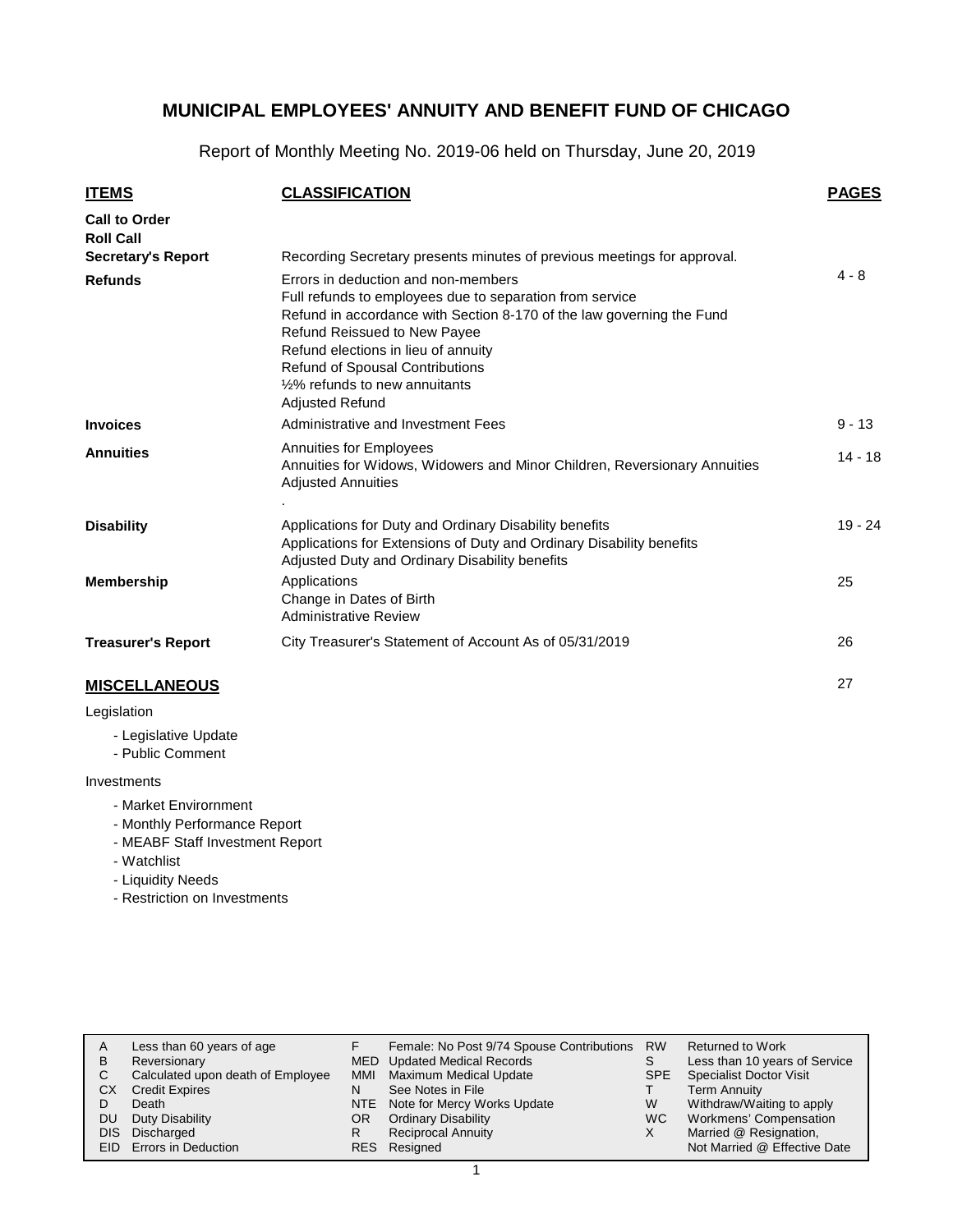Report of Monthly Meeting No. 2019-06 held on Thursday, June 20, 2019

### **Other**

- PBS Update
- Parallel Professional Agreement between Aon Consulting In
- 2018 Audit Report
- 2019 Signature Resolution
- 2018 Trustee Ethics Cerification
- Discussion Regarding Fund's Phone System
- Update on IT Security Assesment
- Update on Fund's Net Position
- 2019 Trustee Election
- Review and Approval of Pension Matters
- 2019 Goals and Objectives
- FOIA
- Old Business/New Business
- Legal Update

| A          | Less than 60 years of age         |     | Female: No Post 9/74 Spouse Contributions RW |     | <b>Returned to Work</b>        |
|------------|-----------------------------------|-----|----------------------------------------------|-----|--------------------------------|
| в          | Reversionary                      |     | MED Updated Medical Records                  |     | Less than 10 years of Service  |
| С          | Calculated upon death of Employee | MMI | Maximum Medical Update                       | SPE | <b>Specialist Doctor Visit</b> |
| СX         | <b>Credit Expires</b>             | N   | See Notes in File                            |     | <b>Term Annuity</b>            |
| D          | Death                             |     | NTE Note for Mercy Works Update              | W   | Withdraw/Waiting to apply      |
| DU         | Duty Disability                   | OR. | <b>Ordinary Disability</b>                   | WC. | Workmens' Compensation         |
| <b>DIS</b> | Discharged                        |     | <b>Reciprocal Annuity</b>                    | X   | Married @ Resignation,         |
|            | EID Errors in Deduction           |     | RES Resigned                                 |     | Not Married @ Effective Date   |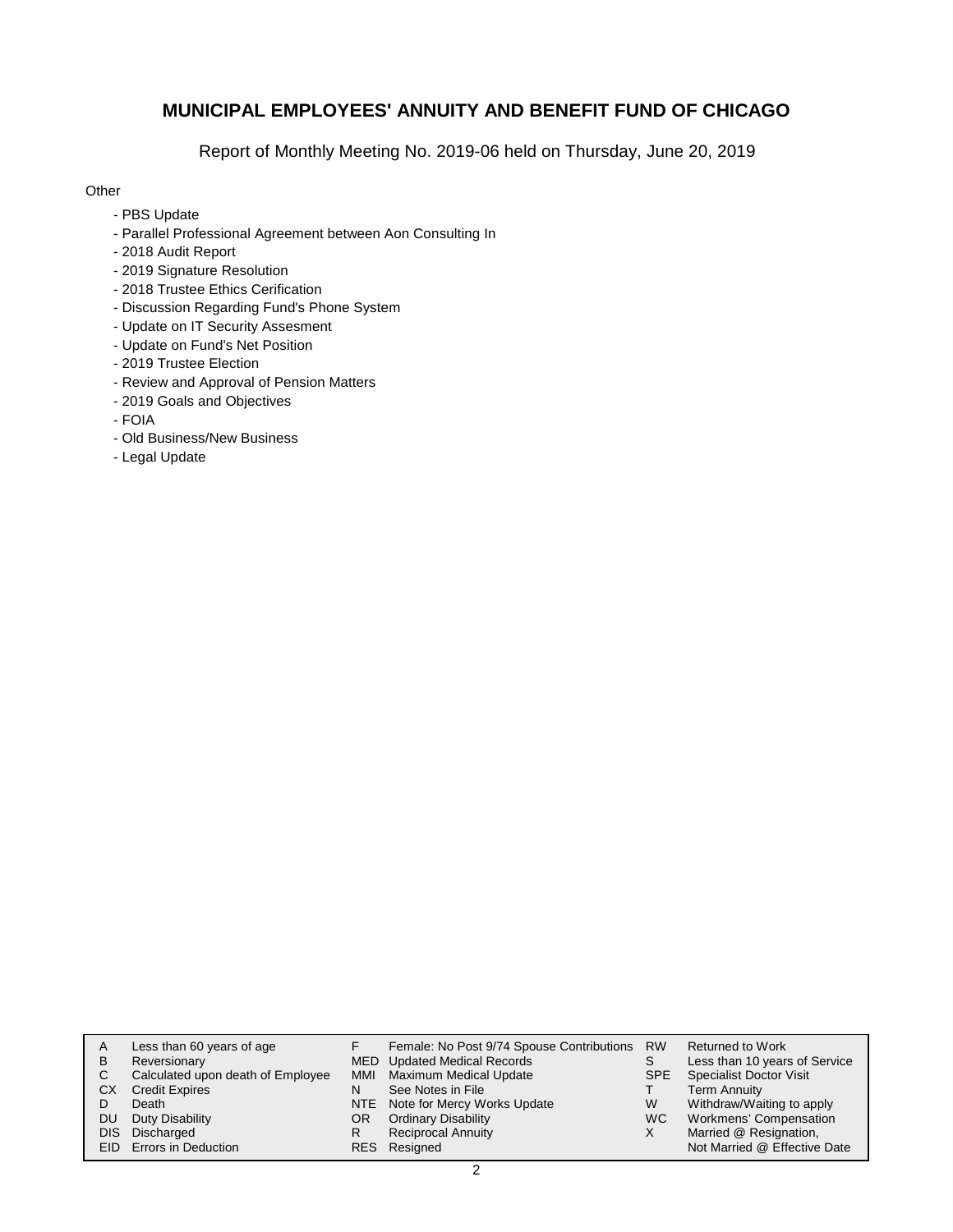Report of Monthly Meeting No. 2019-06 held on Thursday, June 20, 2019

The Monthly Meeting of the Retirement Board was called to order by the President, Thomas J. McMahon, at 9:05 am in the offices of the Fund, 321 N Clark Street, Suite 700, on Thursday, June 20, 2019.

#### The following were present:

| Thomas J. McMahon      | President                           |
|------------------------|-------------------------------------|
| Erin Keane             | Vice President arrived at 9:28 a.m. |
| Melissa Convears-Ervin | Treasurer arrived at 9:38 a.m.      |
| Verna R. Thompson      | <b>Recording Secretary</b>          |
| Jeffrey J. Johnson     | Trustee                             |

#### Also Present:

| Stacey Ruffolo      | Interim Executive Director                 |
|---------------------|--------------------------------------------|
| Mary Patricia Burns | Attorney at Law                            |
| Donna Hansen        | Office Manager                             |
| Steve Yoon          | <b>Investment Officer</b>                  |
| Sandra Shelby       | Comptroller                                |
| Kimberly Carroll    | <b>Benefits Manager</b>                    |
| Terence P. Sullivan | M.D.                                       |
| Brian Wrubel        | Marquette Associates                       |
| Jamie Wesner        | Marquette Associates                       |
| Neil Capps          | Marquette Associates                       |
| Nikki Rials         | <b>Contributions Accounting Supervisor</b> |
| Joe Notaro          | <b>IBEW Local 9</b>                        |
| Gary Pater          | Bansley and Kiener                         |
| Martin Johnson      | City of Chicago                            |
| William Lee         | City of Chicago                            |
| Tariq Malhance      | <b>UIB Capital INC</b>                     |
| Jason Parks         | Loop Capital                               |
| Theresa Dao         | Office Intern                              |

Absent:

#### **SECRETARY'S REPORT**

Trustee Johnson motioned that the Minutes of Meetings 2019-05-01, 2019-05-02 be approved as submitted. Seconded Trustee Thompson. Carried: Ayes- Trustee Johnson, Trustee McMahon and Trustee Thompson. Nays-None.

Trustee Johnson motioned that the Executive Session Minutes of Meeting(s) No. 2019-05 be approved as submitted. Seconded Trustee Thompson. Carried: Ayes- Trustee Johnson, Trustee McMahon and Trustee Thompson. Nays-None.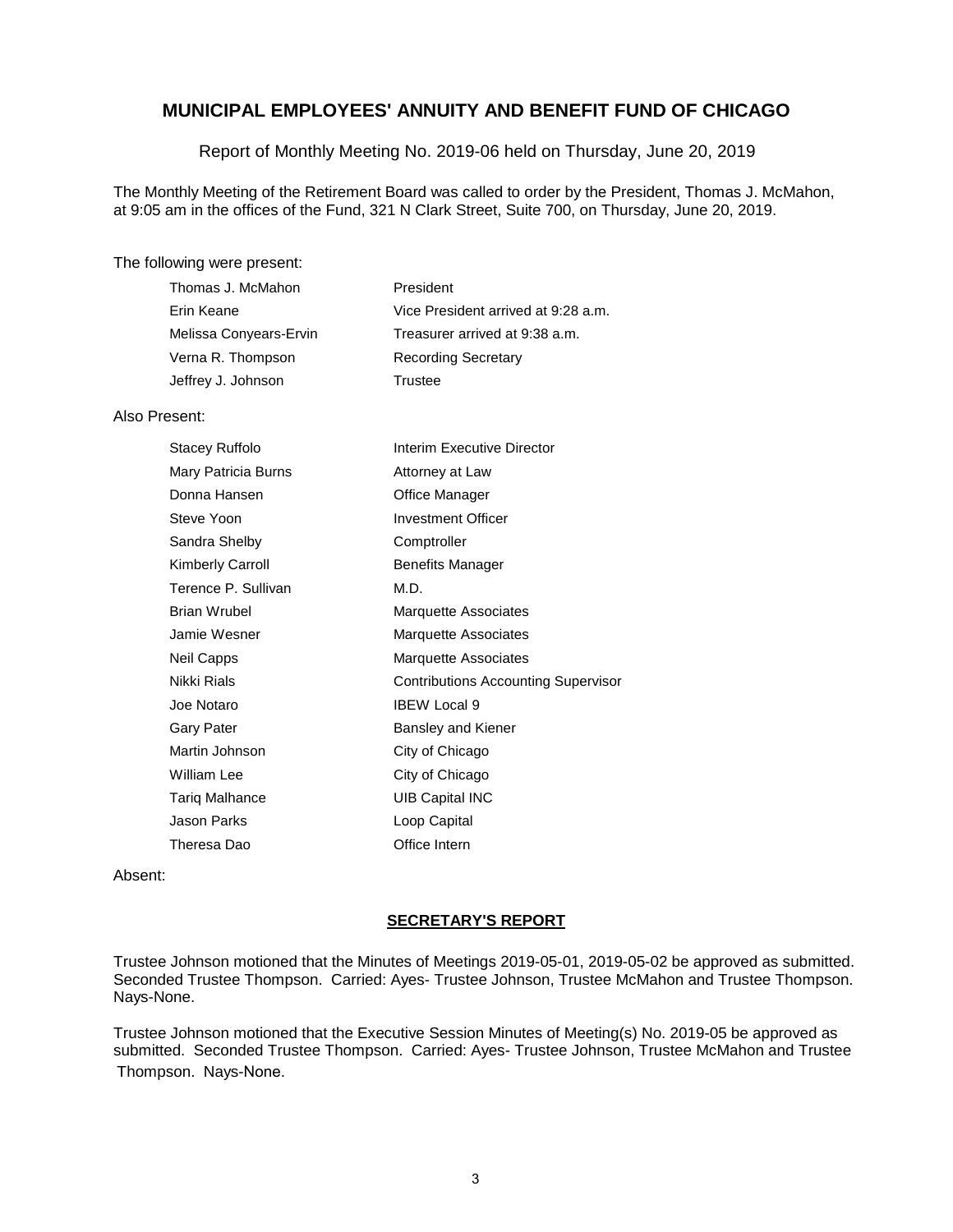Report of Monthly Meeting No. 2019-06 held on Thursday, June 20, 2019

### **REFUND DUE TO ERRORS IN DEDUCTION AND NON-MEMBERS**

### **Refund a/c errors in deduction**

| <b>Name</b>                                             | Dept            | Reason               | Amount     |
|---------------------------------------------------------|-----------------|----------------------|------------|
| CROWELL, JAMES F                                        | <b>AVIATION</b> | <b>NEW ANNUITANT</b> | \$341.80   |
| FAHY, MARK A                                            | STS & SAN       | <b>NEW ANNUITANT</b> | \$706.67   |
| MCLENDON, RONALD G                                      | ВE              | PAYROLL ADJUSTMENT   | \$3.34     |
| ORR, DAVID D                                            | CITY COUNCI     | PAYROLL ADJUSTMENT   | \$2,500.00 |
| Total Refund a/c errors in deduction                    |                 | 4 Case(s)            | \$3,551.81 |
| TOTAL REFUND DUE TO ERRORS IN DEDUCTION AND NON-MEMBERS |                 |                      |            |
|                                                         |                 | 4 Case(s)            | \$3,551.81 |

| A         | Less than 60 years of age                                    |     | Female: No Post 9/74 Spouse Contributions |   | <b>REL Released to Return to Work</b> |
|-----------|--------------------------------------------------------------|-----|-------------------------------------------|---|---------------------------------------|
| B         | Reversionary                                                 |     | MED Updated Medical Records               |   | RW Returned to Work                   |
|           | Calculated upon death of Employee MMI Maximum Medical Update |     |                                           |   | Less than 10 years of Service         |
| CХ        | <b>Credit Expires</b>                                        |     | See Notes in File                         |   | <b>SPE</b> Specialist Doctor Visit    |
|           | Death                                                        |     | NTE Note for Mercy Works Update           |   | <b>Term Annuity</b>                   |
| <b>DU</b> | Duty Disability                                              | OR. | <b>Ordinary Disability</b>                | W | Withdraw/Waiting to apply             |
|           | DIS Discharged                                               |     | <b>Reciprocal Annuity</b>                 |   | WC Workmens' Compensation             |
|           | <b>EID</b> Errors in Deduction                               |     | RES Resigned                              |   | Married @ Res, Not Married @ Eff Date |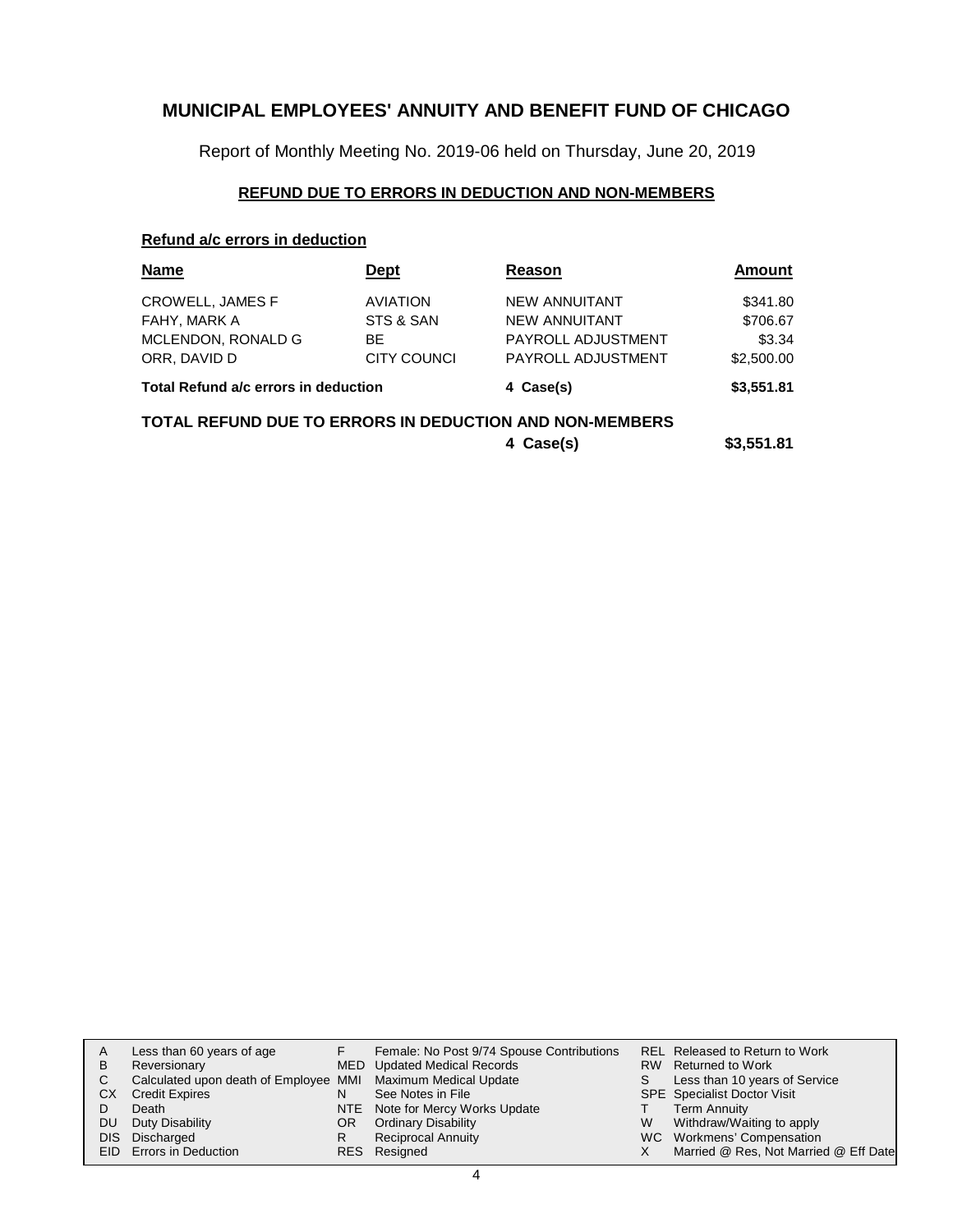Report of Monthly Meeting No. 2019-06 held on Thursday, June 20, 2019

### **REFUND TO EMPLOYEES DUE TO SEPARATION FROM SERVICE**

| <u>Name</u>                                           | <b>Dept</b>                                                                     | <b>Resignation Date</b>                   | <b>Amount</b>                                                        | <u>Note</u> |
|-------------------------------------------------------|---------------------------------------------------------------------------------|-------------------------------------------|----------------------------------------------------------------------|-------------|
| ALBA, NATALIE L                                       | BE                                                                              | 09/28/2018                                | \$18,278.62                                                          |             |
| ALEXANDER, CHARLES L                                  | BE                                                                              | 05/10/2019                                | \$34,047.99                                                          |             |
| ALTMAYER, MELISSA N                                   | <b>POLICE</b>                                                                   | 08/26/2018                                | \$9,692.93                                                           |             |
| <b>BANKS, KIMBERLY</b>                                | BE                                                                              | 01/16/2019                                | \$21,928.16                                                          |             |
| BARNES, DORETHA R                                     | BE                                                                              | 05/01/2019                                | \$4,986.39                                                           |             |
| BUTLER-BOSQUES, TAWNY L                               | BE                                                                              | 03/01/2019                                | \$13,719.40                                                          |             |
| CHACON, LILIA A                                       | <b>BUS AFFAIRS</b>                                                              | 04/30/2019                                | \$57,836.69                                                          | A:65, S:7   |
| CORTES, JUAN A                                        | BE                                                                              | 05/06/2019                                | \$15,931.92                                                          |             |
| <b>CURRY, STEPHANIE N</b>                             | BE                                                                              | 03/27/2019                                | \$772.39                                                             |             |
| DAMERON, WHITNEY A                                    | BE                                                                              | 12/22/2017                                | \$3,650.05                                                           |             |
| DOWDY V, CHARLES W                                    | BE                                                                              | 12/05/2016                                | \$11,902.51                                                          |             |
| EXARHOULIAS, MARIA N                                  | BE                                                                              | 02/02/2018                                | \$965.08                                                             |             |
| FIGUEROA, LYDIA                                       | BE                                                                              | 04/01/2019                                | \$67.93                                                              |             |
| FISCHER, CODY M                                       | BE                                                                              | 05/02/2019                                | \$13,199.16                                                          |             |
| <b>GRACE, KANIKA M</b>                                | OEMC                                                                            | 12/31/2018                                | \$2,817.15                                                           |             |
| GUZMAN, DONNA M                                       | BE                                                                              | 05/30/2015                                | \$39,284.75                                                          |             |
| HAMPTON, NENITA T                                     | BE                                                                              | 01/23/2019                                | \$5,308.58                                                           |             |
| HANDLEY, BOUSHELL L                                   | BE                                                                              | 04/29/2019                                | \$25,097.13                                                          |             |
| HARAN, GERALDINE M                                    | BE                                                                              | 10/28/2009                                | \$23,513.37                                                          |             |
| HARRIS, TERRY A                                       | BE                                                                              | 03/27/2019                                | \$2,147.53                                                           |             |
| HEATH, KEENAN L                                       | <b>BE</b>                                                                       | 01/08/2019                                | \$8,512.60                                                           |             |
| HICKS, TIMOTHY J                                      | <b>CITY TREASURER</b>                                                           | 03/07/2014                                | \$27,146.60                                                          |             |
| HOWLAND, TASHIANDA S                                  | OEMC                                                                            | 08/08/2018                                | \$519.53                                                             |             |
| HUMPHREY-HARRIS, MONIQUE                              | <b>OEMC</b>                                                                     | 10/29/2018                                | \$2,256.09                                                           |             |
| JOHNSON JR, ROBERT E                                  | <b>CDOT</b>                                                                     | 12/31/2018                                | \$58,687.67                                                          | A:34, S:7.5 |
| JOHNSON, JOSHUA D                                     | BE                                                                              | 08/27/2015                                | \$5,054.45                                                           |             |
| JOHNSON, MALIK J                                      | BE                                                                              | 04/15/2019                                | \$24,323.81                                                          |             |
| KERR, NEFFER-ODUNTUNDE A                              | BE                                                                              | 11/17/2018                                | \$3,824.72                                                           |             |
| KIMBLE, LEVELLE C                                     | <b>AVIATION</b>                                                                 | 04/22/2019                                | \$23,569.61                                                          |             |
| LARKIN, KELLIE                                        | <b>MAYOR'S OFFICE</b>                                                           | 02/28/2019                                | \$12,881.44                                                          |             |
| LARS, NYKISHA Y                                       | <b>POLICE</b>                                                                   | 04/30/2019                                | \$6,579.29                                                           |             |
| LAZAROFF, BENJAMIN D                                  | <b>MAYOR'S OFFICE</b>                                                           | 05/10/2019                                | \$5,657.88                                                           |             |
| LEE, CARLTON D                                        | BE                                                                              | 02/24/2018                                | \$15,861.13                                                          |             |
| LEE, SHARICE L                                        | OEMC                                                                            | 04/02/2019                                | \$6,774.31                                                           |             |
| LEHEW, BRADFORD A                                     | LAW                                                                             | 08/20/2018                                | \$1,607.75                                                           |             |
| LOPEZ, ALEXANDRA                                      | ВE                                                                              | 03/22/2019                                | \$4,897.68                                                           |             |
| MARTINEZ, NORELIS                                     | <b>COPA</b>                                                                     | 04/15/2019                                | \$12,957.04                                                          |             |
| MCBRIDE, SHAMIKA L                                    | <b>POLICE</b>                                                                   | 02/21/2019                                | \$692.60                                                             |             |
| MILLER, TIARA T                                       | BE                                                                              | 05/10/2019                                | \$22,852.93                                                          |             |
| MOLINA JR, WILLIAM                                    | BE                                                                              | 05/10/2019                                | \$14,708.81                                                          |             |
| MORGAN, VALENTINO C                                   | BE                                                                              | 04/29/2019                                | \$20,614.09                                                          |             |
| Less than 60 years of age                             | F                                                                               | Female: No Post 9/74 Spouse Contributions | <b>REL Released to Return to Work</b>                                |             |
| Reversionary<br>Calculated upon death of Employee MMI | MED<br><b>Updated Medical Records</b><br>Maximum Medical Update                 |                                           | RW.<br><b>Returned to Work</b><br>S<br>Less than 10 years of Service |             |
| <b>Credit Expires</b>                                 | See Notes in File<br>N                                                          |                                           | SPE Specialist Doctor Visit                                          |             |
| Death                                                 | NTE<br>Note for Mercy Works Update                                              |                                           | Τ<br><b>Term Annuity</b>                                             |             |
| <b>Duty Disability</b><br>Discharged                  | OR <sub>1</sub><br><b>Ordinary Disability</b><br>R<br><b>Reciprocal Annuity</b> |                                           | W<br>Withdraw/Waiting to apply<br>WC Workmens' Compensation          |             |
| Errors in Deduction                                   | RES Resigned                                                                    |                                           | Married @ Res, Not Married @ Eff Date<br>X.                          |             |

A B C CX D DU DIS EID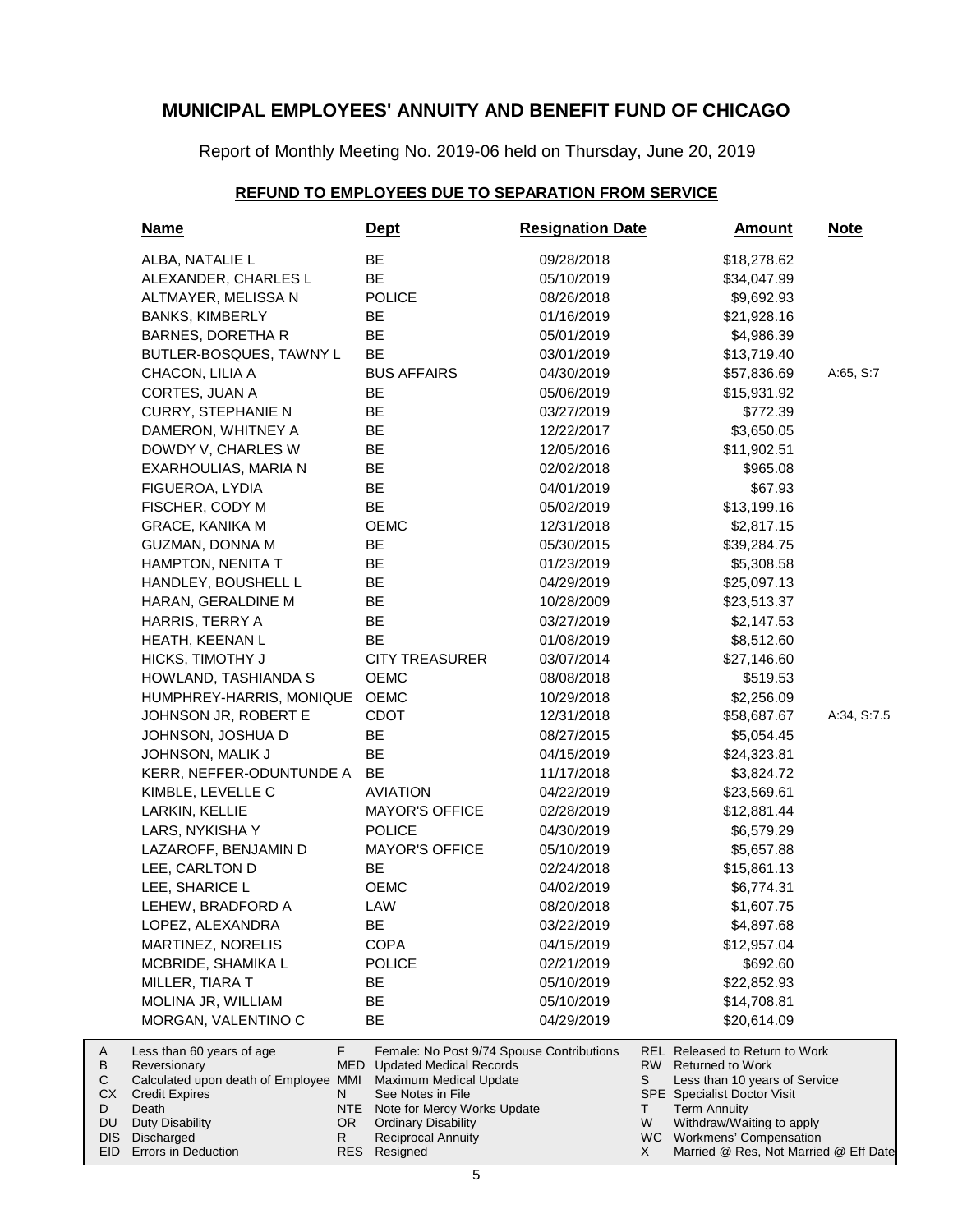Report of Monthly Meeting No. 2019-06 held on Thursday, June 20, 2019

### **REFUND TO EMPLOYEES DUE TO SEPARATION FROM SERVICE**

| <u>Name</u>               | <b>Dept</b>            | <b>Resignation Date</b> | Amount      | <b>Note</b>  |
|---------------------------|------------------------|-------------------------|-------------|--------------|
| MUHAMMAD, KARLTON S       | <b>AVIATION</b>        | 03/31/2019              | \$5,714.05  |              |
| MUNOZ, ELIZABETH A        | BE                     | 05/01/2019              | \$26,736.92 |              |
| OFENLOCH, RICHARD A       | <b>BE</b>              | 08/01/2018              | \$88,729.62 | A:38, S:12   |
| ORR, DAVID D              | <b>CITY COUNCIL</b>    | 12/03/1990              | \$997.00    |              |
| RAMIREZ, CASSANDRA M      | BE.                    | 01/26/2018              | \$5,251.07  |              |
| REYES, LINDA M            | BE                     | 12/06/2018              | \$3,909.44  |              |
| SANCHEZ, MICHAEL          | <b>AVIATION</b>        | 04/26/2019              | \$42,105.37 |              |
| SCALES, SADIE A           | BE.                    | 01/28/2018              | \$952.07    |              |
| <b>SCHAFFER, STEFAN B</b> | <b>MAYOR'S OFFICE</b>  | 05/09/2019              | \$29,790.21 |              |
| SHELTON, LATOYA L         | BE                     | 04/25/2019              | \$8,886.00  |              |
| SHONUGA, EVA M            | <b>BE</b>              | 04/15/2019              | \$1,779.34  |              |
| SMITH, MARK P             | <b>BUDGET</b>          | 06/15/2011              | \$28,924.92 |              |
| SMITH, SHANTEELE A        | <b>BE</b>              | 07/24/2018              | \$22,049.77 |              |
| SWAN, FELISHA I           | BE                     | 04/19/2019              | \$1,047.58  |              |
| TABB, SONYA L             | <b>BE</b>              | 04/22/2019              | \$2,481.17  |              |
| THOMAS, CHARLES           | <b>ANIMAL CARE/CNT</b> | 02/15/2019              | \$91,711.03 | A:48, S:21.5 |
| TORRES, JOAQUIN T         | STS & SAN              | 04/30/2019              | \$34,020.48 |              |
| TREMAINE, BRIAN T         | <b>POLICE</b>          | 04/15/2019              | \$17,215.17 |              |
| TREVINO, MONICA E         | <b>CITY COUNCIL</b>    | 10/20/2017              | \$16,330.70 |              |
| WILSON, TANISHA K         | BE.                    | 04/16/2019              | \$7,740.41  |              |
| YEATMAN, HELENA M         | <b>PLANNING</b>        | 01/09/2019              | \$12,358.87 |              |

**TOTAL REFUND TO EMPLOYEES DUE TO SEPARATION FROM SERVICE**

**62 Case(s) \$1,033,858.95**

| A         | Less than 60 years of age                                    |     | Female: No Post 9/74 Spouse Contributions |   | <b>REL Released to Return to Work</b> |
|-----------|--------------------------------------------------------------|-----|-------------------------------------------|---|---------------------------------------|
| B         | Reversionary                                                 |     | MED Updated Medical Records               |   | RW Returned to Work                   |
| C.        | Calculated upon death of Employee MMI Maximum Medical Update |     |                                           |   | Less than 10 years of Service         |
| CX.       | <b>Credit Expires</b>                                        |     | See Notes in File                         |   | <b>SPE</b> Specialist Doctor Visit    |
|           | Death                                                        |     | NTE Note for Mercy Works Update           |   | <b>Term Annuity</b>                   |
| <b>DU</b> | Duty Disability                                              | OR. | <b>Ordinary Disability</b>                | W | Withdraw/Waiting to apply             |
|           | DIS Discharged                                               |     | Reciprocal Annuity                        |   | WC Workmens' Compensation             |
|           | EID Errors in Deduction                                      |     | RES Resigned                              |   | Married @ Res, Not Married @ Eff Date |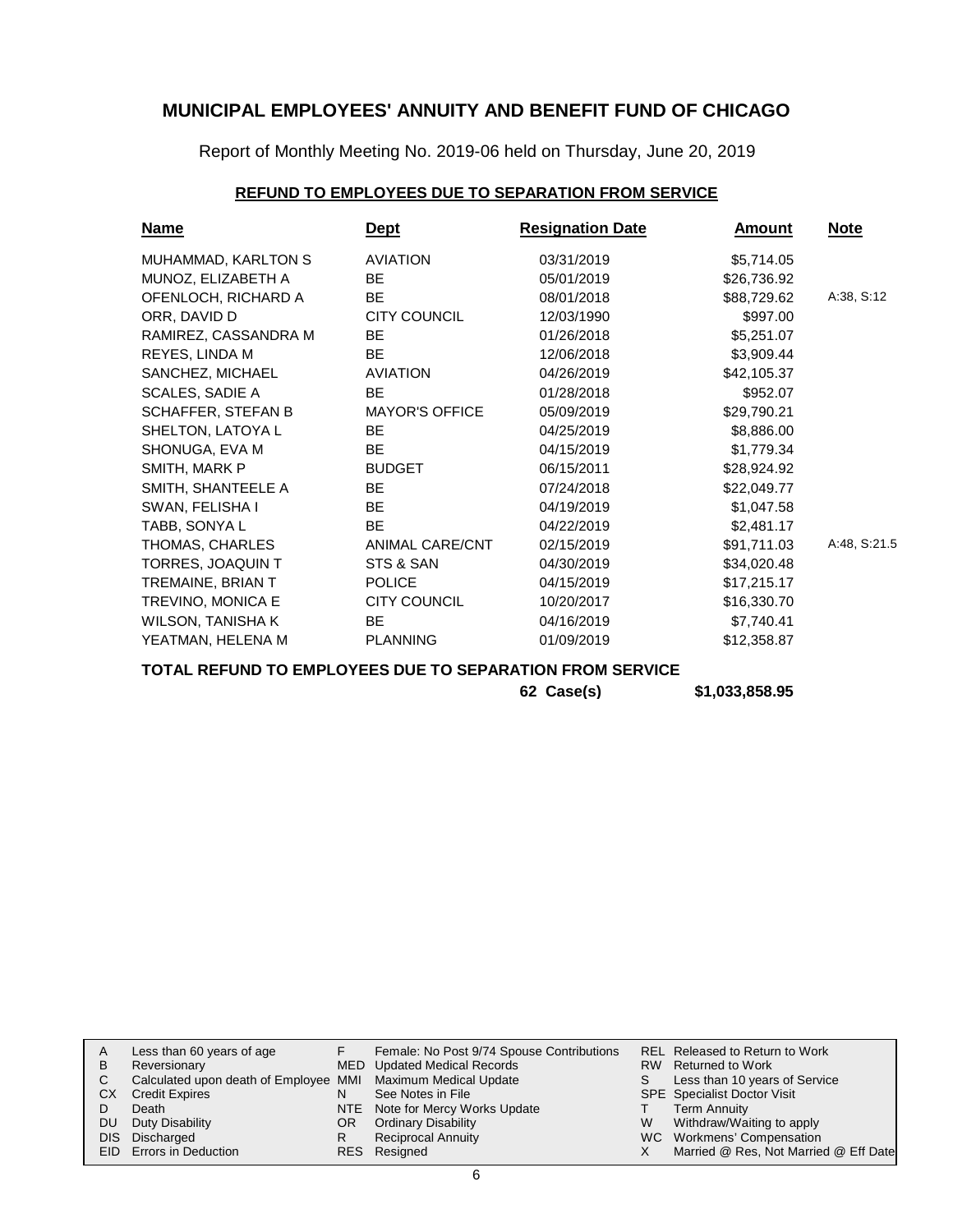Report of Monthly Meeting No. 2019-06 held on Thursday, June 20, 2019

#### **REFUND IN ACCORDANCE WITH SECTION 8-170 OF THE LAW GOVERNING THIS FUND**

| <b>Name</b>                                                                            | <u>Dept</u>       | Date of Death Pay to |              | Amount       |
|----------------------------------------------------------------------------------------|-------------------|----------------------|--------------|--------------|
| JOHNSON, PATRICIA A                                                                    | <b>WATER MGMT</b> | 12/29/2018           | Heir (1/2)   | \$68,859.62  |
| <b>KENDRICK, JAMES P</b>                                                               | <b>BUILDINGS</b>  | 07/03/2017           | Child (1/2)  | \$128,045.15 |
| MCFARLANE, COLLEEN J                                                                   | <b>BE</b>         | 01/21/2019           | Heir (3/5)   | \$95,704.32  |
| MCLENDON, RONALD G                                                                     | BE.               | 01/20/2004           | DesBen (1/2) | \$6,265.72   |
| ROBINSON, WYNICE                                                                       | BE.               | 02/28/2019           | DesBen       | \$101.723.86 |
| <b>Total REFUND IN ACCORDANCE WITH SECTION 8-170 OF</b><br>THE LAW GOVERNING THIS FUND |                   |                      | 5 Case(s)    | \$400,598.67 |

#### **REFUND ELECTIONS IN LIEU OF EMPLOYEE ANNUITY 40 ILCS 5/8-171**

| <u>Name</u>                                               | Dept | <b>Resignation Date</b> |           | Amount     |
|-----------------------------------------------------------|------|-------------------------|-----------|------------|
| PEARSON-WHEELER, EZELLA SENIOR SVCS                       |      | 04/11/2019              |           | \$5,456.24 |
| <b>Total REFUND ELECTIONS IN LIEU OF EMPLOYEE ANNUITY</b> |      |                         | 1 Case(s) | \$5,456.24 |

#### **REFUND OF SPOUSAL CONTRIBUTIONS (To New Annuitants with No Spouse at the Time of Retirement)**

| <b>Name</b>                                  | <b>Dept</b>     | <b>Effective Date</b>      | Amount      |
|----------------------------------------------|-----------------|----------------------------|-------------|
| <b>BANE, JAMES J</b>                         | STS & SAN       | 05/01/2019                 | \$17,651.24 |
| CROUT, PHILIP A                              | BE              | 05/06/2019                 | \$29,044.87 |
| <b>CROWELL, JAMES F</b>                      | <b>AVIATION</b> | 05/01/2019                 | \$16,887.35 |
| <b>FUENTES, ANGELINA</b>                     | LAW             | 05/01/2019                 | \$35,581.02 |
| <b>GEORGE, GEORGE P</b>                      | BE.             | 04/01/2019                 | \$26,432.21 |
| <b>GREEN, SUSAN</b>                          | <b>GEN SERV</b> | 05/10/2019                 | \$17,766.45 |
| JEFFRIES, MERIAN I                           | BE.             | 04/27/2019                 | \$2,398.40  |
| LOMAX, ROSIE                                 | <b>BE</b>       | 05/01/2019                 | \$2,768.16  |
| <b>MARCANO, ENRIQUE</b>                      | <b>BE</b>       | 08/22/2015                 | \$16,977.26 |
| MEDINA, ANA L                                | <b>FIRE</b>     | 06/30/2018                 | \$13.11     |
| QUINLAN, DONAL G                             | CITY COUNCIL    | 05/01/2019                 | \$25,013.46 |
| QUINONEZ, MARIA                              | BE              | 04/17/2019                 | \$3,881.66  |
| <b>WILSON, MICHAEL T</b>                     | <b>TRANS</b>    | 05/01/2019                 | \$54,393.04 |
| <b>Total REFUND OF SPOUSAL CONTRIBUTIONS</b> |                 | \$248,808.23<br>13 Case(s) |             |

#### **TOTAL REFUNDS \$1,692,273.90**

| A   | Less than 60 years of age                                    |     | Female: No Post 9/74 Spouse Contributions |   | REL Released to Return to Work        |
|-----|--------------------------------------------------------------|-----|-------------------------------------------|---|---------------------------------------|
| B   | Reversionary                                                 |     | MED Updated Medical Records               |   | RW Returned to Work                   |
|     | Calculated upon death of Employee MMI Maximum Medical Update |     |                                           |   | Less than 10 years of Service         |
|     | <b>CX</b> Credit Expires                                     |     | See Notes in File                         |   | <b>SPE</b> Specialist Doctor Visit    |
|     | Death                                                        |     | NTE Note for Mercy Works Update           |   | <b>Term Annuity</b>                   |
| DU. | Duty Disability                                              | OR. | <b>Ordinary Disability</b>                | W | Withdraw/Waiting to apply             |
|     | DIS Discharged                                               |     | <b>Reciprocal Annuity</b>                 |   | WC Workmens' Compensation             |
|     | <b>EID</b> Errors in Deduction                               |     | RES Resigned                              |   | Married @ Res, Not Married @ Eff Date |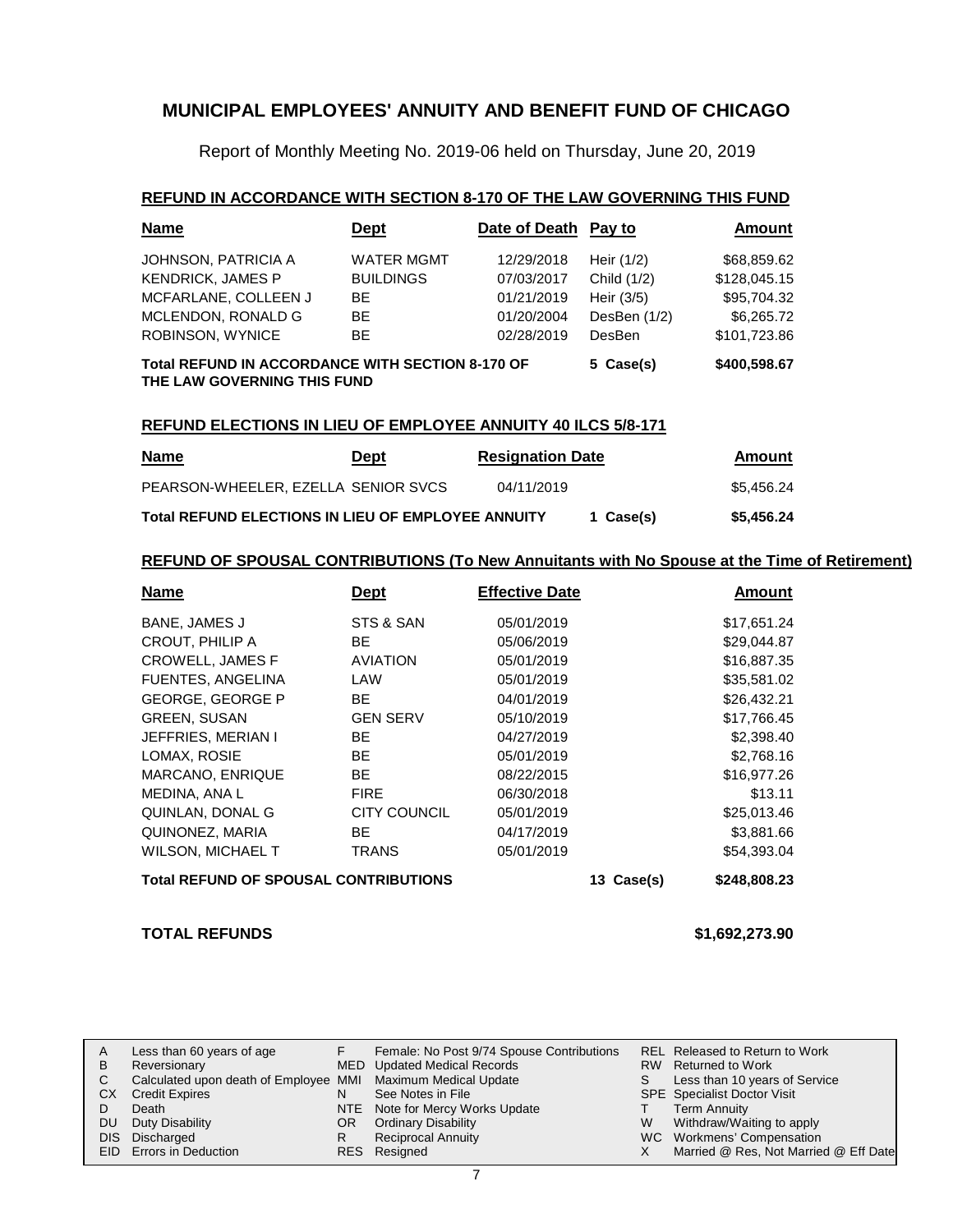Report of Monthly Meeting No. 2019-06 held on Thursday, June 20, 2019

### **ADJUSTED REFUND**

| <b>Name</b> | Refund Type Reason | <b>Resignation Date</b> | Amount |            |
|-------------|--------------------|-------------------------|--------|------------|
| <b>NONE</b> |                    |                         |        | ORG<br>ADJ |

Trustee Johnson moved that the various amounts shown for refunds be approved for payment in the amount shown opposite their respective names. Seconded Trustee Thompson. Carried: Ayes- Trustee Johnson, Trustee McMahon and Trustee Thompson. Nays-None.

|     | Less than 60 years of age                                    |     | Female: No Post 9/74 Spouse Contributions |   | <b>REL Released to Return to Work</b> |
|-----|--------------------------------------------------------------|-----|-------------------------------------------|---|---------------------------------------|
| В   | Reversionary                                                 |     | MED Updated Medical Records               |   | RW Returned to Work                   |
|     | Calculated upon death of Employee MMI Maximum Medical Update |     |                                           |   | Less than 10 years of Service         |
| CХ  | <b>Credit Expires</b>                                        |     | See Notes in File                         |   | <b>SPE</b> Specialist Doctor Visit    |
|     | Death                                                        |     | NTE Note for Mercy Works Update           |   | <b>Term Annuity</b>                   |
| DU. | Duty Disability                                              | OR. | <b>Ordinary Disability</b>                | W | Withdraw/Waiting to apply             |
|     | DIS Discharged                                               |     | <b>Reciprocal Annuity</b>                 |   | WC Workmens' Compensation             |
|     | <b>EID</b> Errors in Deduction                               |     | RES Resigned                              |   | Married @ Res, Not Married @ Eff Date |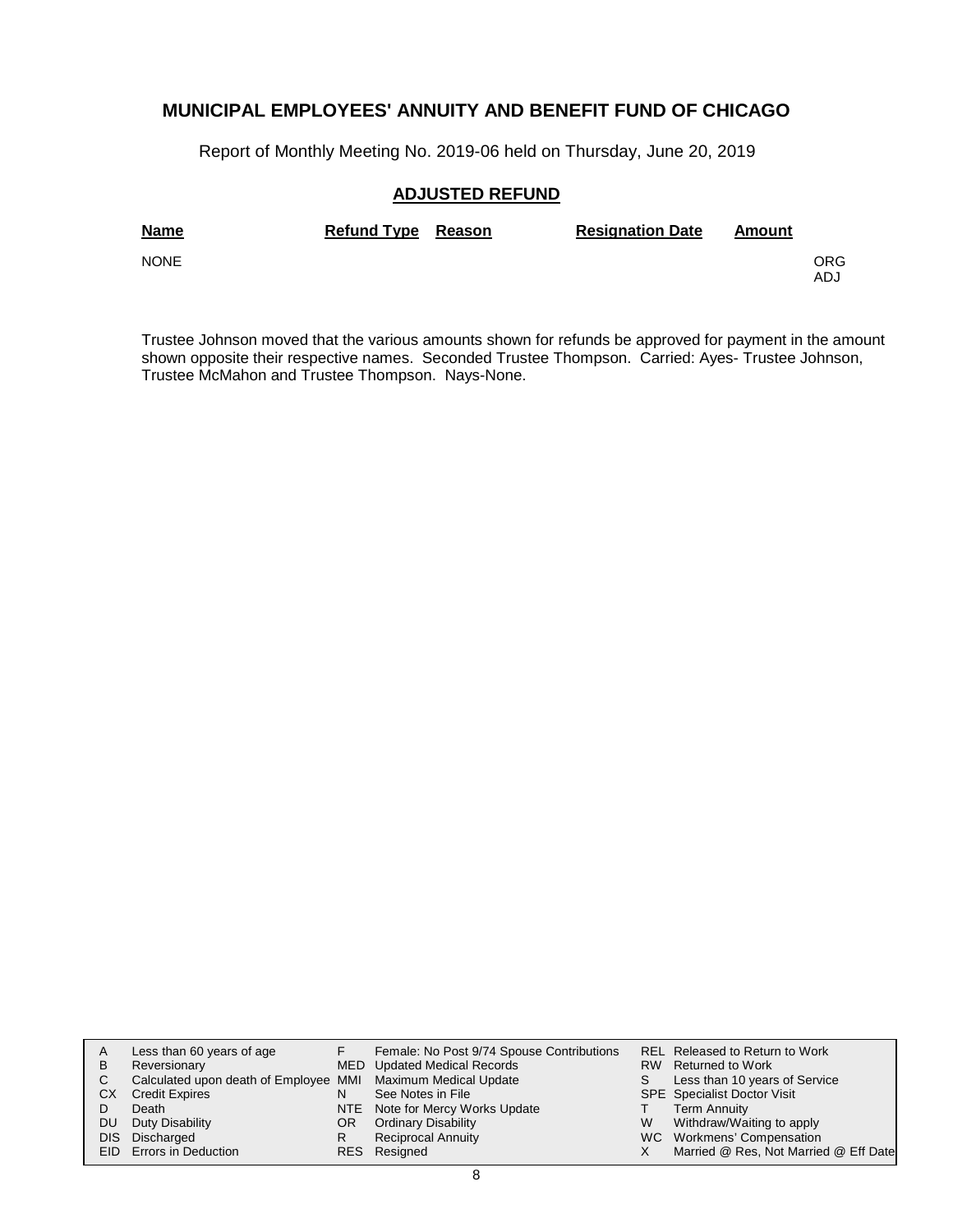|                                                                                               | 2019           | YEAR-TO-DATE   | YEAR-TO-DATE    | <b>FOR</b>             |
|-----------------------------------------------------------------------------------------------|----------------|----------------|-----------------|------------------------|
|                                                                                               |                |                | <b>PERCENT</b>  | <b>APPROVAL</b>        |
|                                                                                               | <b>BUDGET</b>  | 05/31/19       | <b>EXPENDED</b> |                        |
| <b>PERSONNEL</b>                                                                              | \$3,534,843.00 | \$1,394,082.84 | 39.4%           | \$<br>254,119.85       |
| Salaries & Wages - Regular<br>Salaries & Wages - Part-Time                                    |                |                |                 | 251,115.97<br>3,003.88 |
| <b>Employee Insurance &amp; Benefits</b>                                                      | 1,439,297.00   | 564,870.26     | 39.2%           | 112,846.54             |
| Healthcare-Actives, net of EE premium contributions                                           |                |                |                 | 112,846.54             |
| <b>PROFESSIONAL SERVICES</b>                                                                  |                |                |                 |                        |
| <b>Actuarial Services</b>                                                                     | 81,000.00      | 36,130.00      | 44.6%           | 7,130.00               |
|                                                                                               |                |                |                 |                        |
| Segal Consulting:<br>Inv#357876, Service period 02/06/19 - 03/19/19                           |                |                |                 | 7,130.00               |
| <b>Legal Advisory Services</b>                                                                | 252,000.00     | 47,777.49      | 19.0%           | 15,422.40              |
| Burke Burns & Pinelli, Ltd.: Legal services                                                   |                |                |                 |                        |
| 05/14/19, Inv#26325, 04/01/19 - 04/30/19                                                      |                |                |                 | 8,425.80               |
| 05/14/19, Inv#26327, 04/02/19 - 04/26/19                                                      |                |                |                 | 5,313.50               |
| 05/14/19, Inv#26328, 04/01/19 - 04/19/19                                                      |                |                |                 | 1,016.20               |
| 05/14/19, Inv#26329, 04/12/19 - 04/30/19                                                      |                |                |                 | 580.50                 |
| 05/14/19, Inv#26330, 04/01/19 - 04/08/19                                                      |                |                |                 | 86.40                  |
| <b>Other Consulting Services</b>                                                              |                |                |                 |                        |
| <b>Medical Services</b>                                                                       | 75,000.00      | 25,000.00      | 33.3%           | 6,250.00               |
| Terence P Sullivan, MDSC:                                                                     |                |                |                 |                        |
| Services 05/01/19 - 05/31/19                                                                  |                |                |                 | 6,250.00               |
| <b>Audit Services</b>                                                                         | 41,000.00      |                | 0.0%            |                        |
| Legislative Liason - Robert S. Molaro                                                         | 18,480.00      | 6,160.00       | 33.3%           | 1,540.00               |
| <b>Benefit Consulting: City Healthcare</b>                                                    |                |                | 0.0%            |                        |
| <b>Tax Consulting</b>                                                                         | 1,000.00       |                | 0.0%            |                        |
| <b>IT Consulting</b>                                                                          | 15,650.00      | 1,835.00       | 11.7%           |                        |
| <b>Benefit Payment &amp; Payroll Services</b>                                                 | 461,570.00     | 5,263.00       | 1.1%            | 610.10                 |
| ADP, Inc. - Payroll processing - 2019                                                         |                |                |                 | 610.10                 |
| <b>COMMUNICATIONS EXPENSES</b>                                                                |                |                |                 |                        |
| <b>Printing &amp; Publications</b>                                                            | 153,000.00     | 19,835.89      | 13.0%           | 7,183.20               |
| Bond Brothers & Co., Inc.:                                                                    |                |                |                 |                        |
| 05/17/19, Inv#59273, (60) Employee handbooks                                                  |                |                |                 | 1,035.00               |
| MidAmerican Printing Systems, Inc.:                                                           |                |                |                 |                        |
| Inv#123135, Printing #9 envelopes for EE Statements                                           |                |                |                 | 1,349.40               |
| Inv#123135, Collating & mailing - EE Statements<br>Inv#123145, Pension Verification Envelopes |                |                |                 | 1,687.23<br>2,289.60   |
| Inv#123145, Collating & mailing - First of 3 Mailings                                         |                |                |                 |                        |
| Pension Verification                                                                          |                |                |                 | 821.97                 |
| <b>Postage</b>                                                                                | 25,000.00      | 8,859.34       | 35.4%           | 1,778.48               |
| United States Postal Service:                                                                 |                |                |                 |                        |
| 05/19, Regular Postage - meter account                                                        |                |                |                 | 1,700.00               |
| US Messenger & Logistics, Inc.:                                                               |                |                |                 |                        |
| Inv#3234-45396 services from 04/02/19 - 04/30/19                                              |                |                |                 | 78.48                  |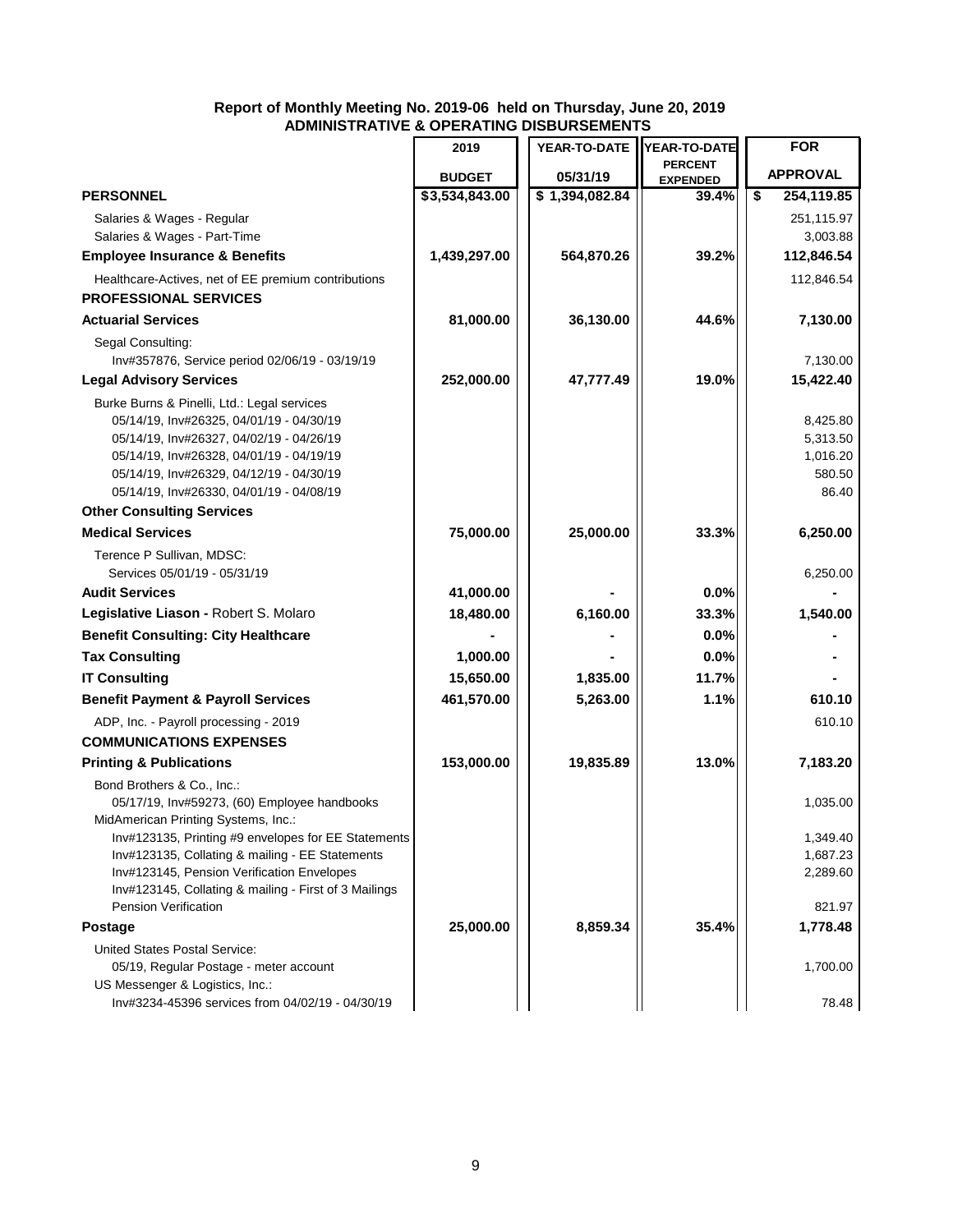|                                                                                                      | 2019            |          | YEAR-TO-DATE | YEAR-TO-DATE                      |    | <b>FOR</b>       |  |
|------------------------------------------------------------------------------------------------------|-----------------|----------|--------------|-----------------------------------|----|------------------|--|
|                                                                                                      | <b>BUDGET</b>   | 05/31/19 |              | <b>PERCENT</b><br><b>EXPENDED</b> |    | <b>APPROVAL</b>  |  |
|                                                                                                      |                 |          |              |                                   |    |                  |  |
| <b>Telephone &amp; Communications</b>                                                                | \$<br>35,500.00 | \$       | 14,602.16    | 41.1%                             | \$ | 2,910.30         |  |
| <b>GC Pivotal LLC:</b><br>Inv#2255398, VOIP Telefax services, 05/19                                  |                 |          |              |                                   |    | 143.66           |  |
| Mitel Cloud Services, Inc., Phone system, 06/19                                                      |                 |          |              |                                   |    | 2,041.64         |  |
| Cogent Comm, 05/01/19, Internet - Onsite                                                             |                 |          |              |                                   |    | 450.00           |  |
| <b>Business Continuity - Managers Cell Phone</b>                                                     |                 |          |              |                                   |    |                  |  |
| Reimbursement - May                                                                                  |                 |          |              |                                   |    | 275.00           |  |
| <b>OTHER OPERATING EXPENSES</b>                                                                      |                 |          |              |                                   |    |                  |  |
| <b>Rental &amp; Utilities*</b>                                                                       | 669,600.00      |          | 106,294.43   | 15.9%                             |    | 59,962.71        |  |
| 321 North Clark Property LLC:                                                                        |                 |          |              |                                   |    |                  |  |
| 05/19 Rent                                                                                           |                 |          |              |                                   |    | 59,941.78        |  |
| *Total YTD Expenses for Rent and Utilities includes<br>reimbursement check of \$168,570 from Leasor. |                 |          |              |                                   |    |                  |  |
| <b>Operating Expense Refund</b>                                                                      |                 |          |              |                                   |    | (770.92)         |  |
| ComEd, 05/02/19, Services from 04/02/19 - 05/01/19                                                   |                 |          |              |                                   |    | 791.85           |  |
| <b>Contractual Services</b>                                                                          |                 |          |              |                                   |    |                  |  |
| <b>Trustee Election Services</b>                                                                     | 38,580.00       |          | 111.00       | 0.3%                              |    |                  |  |
| <b>Death Service</b>                                                                                 | 2,000.00        |          |              | 0.0%                              |    |                  |  |
| <b>Shredding &amp; Storage Charges</b>                                                               | 23,320.00       |          | 9,330.88     | 40.0%                             |    | 2,384.97         |  |
| Iron Mountain:                                                                                       |                 |          |              |                                   |    |                  |  |
| Inv#APUK158, Storage charges                                                                         |                 |          |              |                                   |    | 792.18           |  |
| <b>Federal Companies:</b>                                                                            |                 |          |              |                                   |    |                  |  |
| Inv#948587, 05/19 Storage charges<br>Shred-it USA, Inv#8127086299, Shredding charges                 |                 |          |              |                                   |    | 882.21<br>710.58 |  |
| <b>Dues &amp; Subscriptions</b>                                                                      | 17,290.00       |          | 11,505.50    | 66.5%                             |    | 8,580.98         |  |
| Corporate Mastercard:                                                                                |                 |          |              |                                   |    |                  |  |
| Suntimes, Digital subscription                                                                       |                 |          |              |                                   |    | 7.49             |  |
| Wall Street Journal, Digital subscription                                                            |                 |          |              |                                   |    | 19.49            |  |
| Illinois CPA Society:                                                                                |                 |          |              |                                   |    |                  |  |
| Membership renewal for Adetola Adenaya<br>Membership renewal for Sandra Shelby                       |                 |          |              |                                   |    | 277.00<br>277.00 |  |
| Illinois Dept. of Insurance:                                                                         |                 |          |              |                                   |    |                  |  |
| 05/07/19, Inv#G50817, FY2020 Compliance fee                                                          |                 |          |              |                                   |    | 8,000.00         |  |
| <b>Equipment Rental &amp; Maintenance</b>                                                            | 8,720.00        |          | 1,801.54     | 20.7%                             |    | 175.00           |  |
| Digital Copier Supercenter:                                                                          |                 |          |              |                                   |    |                  |  |
| Inv#9216, (3) Copiers - 05/19 Maintenance                                                            |                 |          |              |                                   |    | 175.00           |  |
| <b>Repairs &amp; Maintenance Office</b>                                                              | 3,300.00        |          | 298.75       | 9.1%                              |    |                  |  |
| Insurance - Fiduciary, Fidelity Bond, Property, Employmt                                             | 233,000.00      |          | 14,072.17    | 6.0%                              |    |                  |  |
| <b>Travel Expenses - Conferences &amp; Others</b>                                                    | 12,000.00       |          | 7,299.09     | 60.8%                             |    | 3,511.92         |  |
| Corporate Mastercard:                                                                                |                 |          |              |                                   |    |                  |  |
| The following expenses incurred by Steve Yoon while                                                  |                 |          |              |                                   |    |                  |  |
| attending the Pension Bridge Conf 04/08/19 - 04/11/19<br>held in San Francisco, CA                   |                 |          |              |                                   |    |                  |  |
| Airfare                                                                                              |                 |          |              |                                   |    | 453.60           |  |
| Lodging                                                                                              |                 |          |              |                                   |    | 1,871.27         |  |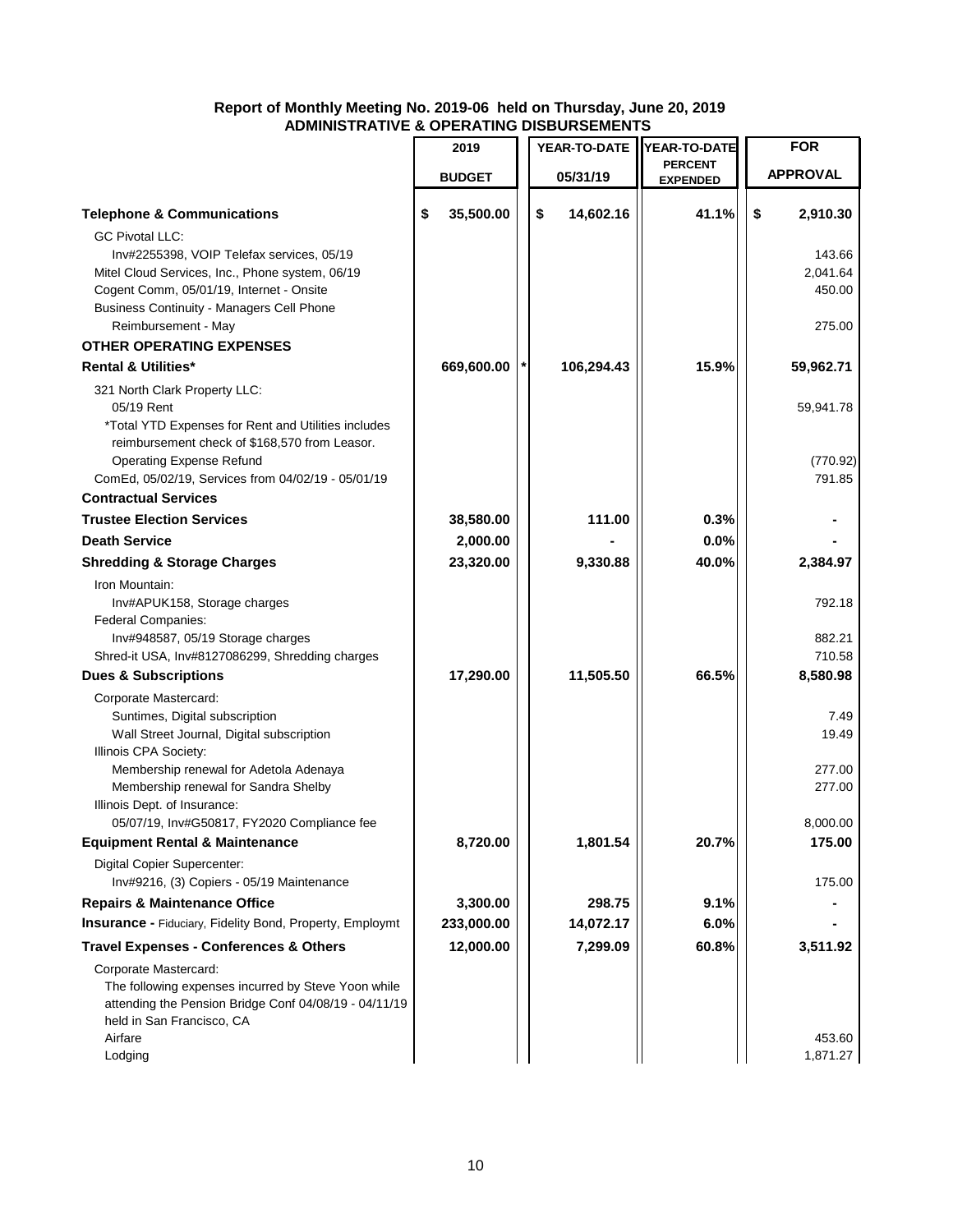|                                                                                                                                                                                                                                       | 2019            | YEAR-TO-DATE    | YEAR-TO-DATE    | <b>FOR</b>                           |
|---------------------------------------------------------------------------------------------------------------------------------------------------------------------------------------------------------------------------------------|-----------------|-----------------|-----------------|--------------------------------------|
|                                                                                                                                                                                                                                       |                 |                 | <b>PERCENT</b>  |                                      |
|                                                                                                                                                                                                                                       | <b>BUDGET</b>   | 05/31/19        | <b>EXPENDED</b> | <b>APPROVAL</b>                      |
| The following expenses for Jeffrey Johnson to attend<br>NCPERS Conf 05/18/19 - 05/21/19 held in Austin, TX<br>Lodging - One night deposit<br>Registration<br>Harvard University:<br>Registration fee for Verna Thompson to attend the |                 |                 |                 | 307.05<br>460.00                     |
| Trustee Leadership Forum held on 06/02/19 - 06/04/19<br>in Cambridge, MA<br>Jeffrey Johnson:                                                                                                                                          |                 |                 |                 | 150.00                               |
| Advance for meals @\$45 per day to attend the<br>NCEPRS Conf on 05/18/19 - 05/21/19 in Austin, TX<br>Verna Thompson:<br>Advance for meals @\$45 per day to attend the Trustee                                                         |                 |                 |                 | 180.00                               |
| Leadership Conference 06/02/19 - 06/04/19                                                                                                                                                                                             |                 |                 |                 |                                      |
| in Cambridge, MA                                                                                                                                                                                                                      |                 |                 |                 | 90.00                                |
| <b>Office &amp; Computer Supplies</b>                                                                                                                                                                                                 | \$<br>89,490.00 | \$<br>20,846.39 | 23.3%           | 5,191.95<br>\$                       |
| <b>Office Supplies</b>                                                                                                                                                                                                                |                 |                 |                 |                                      |
| Staples Advantage:<br>05/04/19, Inv#3413195190, Other Office Supplies<br>Impact Networking Inc., Inv#1410489, Copy paper<br>First Choice, 05/02/19, Inv#503799, Lunchroom supplies<br>Purchase Power, Postage machine supplies        |                 |                 |                 | 64.99<br>2,094.00<br>97.17<br>664.38 |
| <b>Computer/Technical Expense</b>                                                                                                                                                                                                     |                 |                 |                 |                                      |
| Sikich LLP, Inv#E352880, GP Maintenance Plan<br>Corporate Mastercard:<br>Cable Leader, Misc computer supplies                                                                                                                         |                 |                 |                 | 2,175.00<br>24.41                    |
| Liquid Web, 04/19 Charge re: secure website hosting                                                                                                                                                                                   |                 |                 |                 | 72.00                                |
| <b>Miscellaneous Expense</b>                                                                                                                                                                                                          | 7,080.00        | (138.27)        | 0.0%            | 328.06                               |
| 05/19, Qildro, Subpoena & Other:                                                                                                                                                                                                      |                 |                 |                 | (215.47)                             |
| Corporate Mastercard:<br>CVS, Boardroom supplies<br>Corner Bakery:                                                                                                                                                                    |                 |                 |                 | 33.87                                |
| 03/21/19, Boardroom supplies<br>03/27/19, Boardroom supplies                                                                                                                                                                          |                 |                 |                 | 240.00<br>129.00                     |
| FedEx, Boardroom supplies<br>iTunes, Cloud storage used for iPads during<br>Castle Branch, Inv#0697161-IN:                                                                                                                            |                 |                 |                 | 12.67<br>9.99                        |
| (1) Pre-employment screening                                                                                                                                                                                                          |                 |                 |                 | 118.00                               |
| <b>Reserve for Contingencies</b>                                                                                                                                                                                                      | 20,000.00       |                 | 0.0%            |                                      |
| TOTAL ADMINISTRATIVE OPERATING EXPENSES<br>BEFORE SPECIAL PROJECTS & INVESTMENTS                                                                                                                                                      | 7,257,720.00    | 2,295,837.46    | 31.6%           | 489,926.46                           |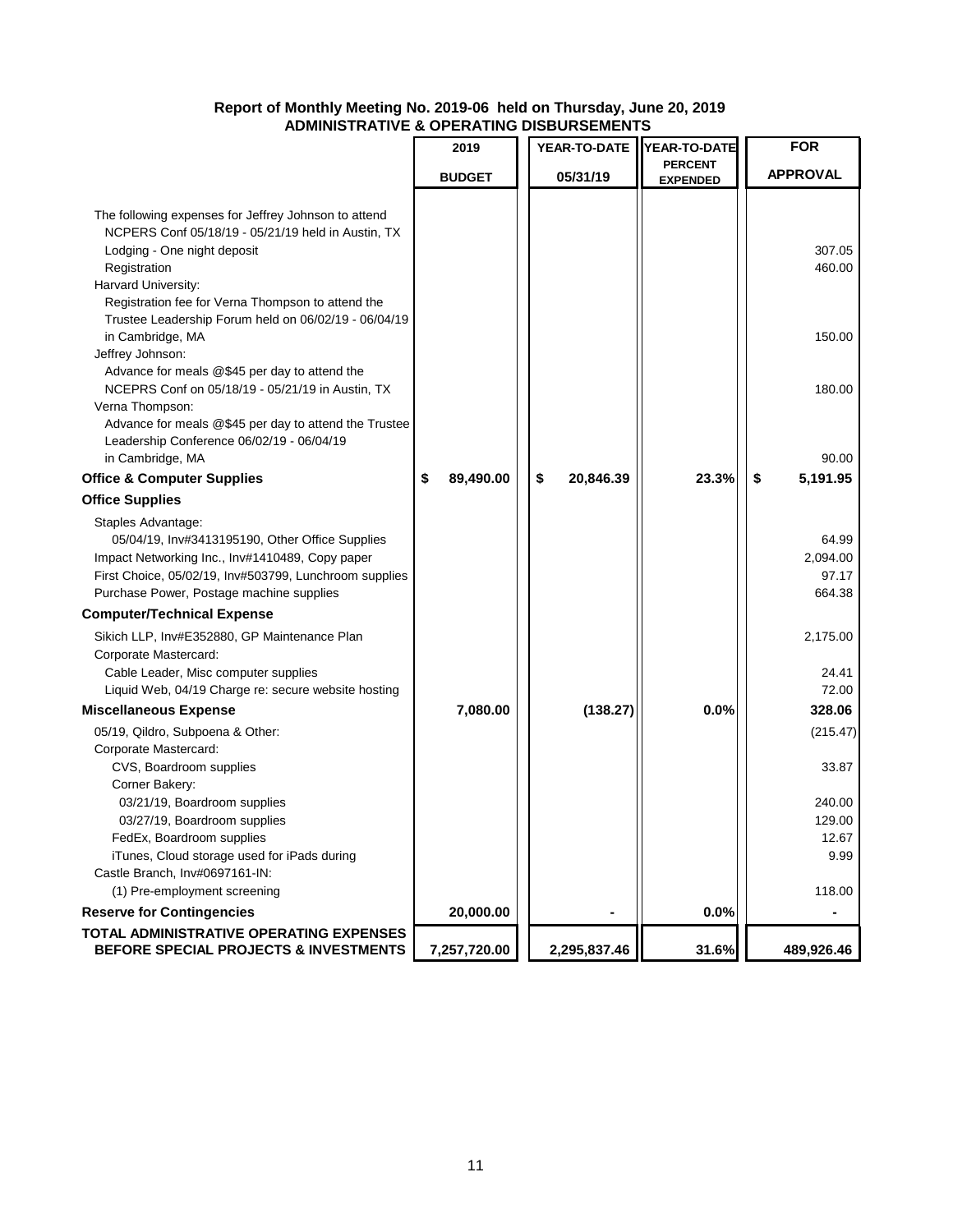|                                                                              | 2019                    | YEAR-TO-DATE | YEAR-TO-DATE                      | <b>FOR</b>      |
|------------------------------------------------------------------------------|-------------------------|--------------|-----------------------------------|-----------------|
|                                                                              | <b>BUDGET</b>           | 05/31/19     | <b>PERCENT</b><br><b>EXPENDED</b> | <b>APPROVAL</b> |
| <b>SPECIAL PROJECTS</b>                                                      |                         |              |                                   |                 |
| <b>Information Systems</b>                                                   |                         |              |                                   |                 |
| Consulting: Website Redesign                                                 | 12,000.00<br>\$         | \$           | 0.0%                              | \$              |
| Document Mgmt. System: Insite<br>PBS Maintenance & System Enhancement        | 25,000.00<br>308,000.00 | 70,000.00    | 0.0%<br>22.7%                     | 29,750.00       |
|                                                                              |                         |              |                                   |                 |
| Novitas Business & Technology:<br>Inv#3346, PBS Support & Maintenance, 05/19 |                         |              |                                   | 29,750.00       |
| Internal Backup Systems                                                      | 50,000.00               |              | 0.0%                              |                 |
| <b>TOTAL ADMINISTRATIVE OPERATING EXPENSES</b><br><b>BEFORE INVESTMENT</b>   | 7,652,720.00            | 2,365,837.46 | 30.9%                             | 519,676.46      |
| <b>INVESTMENT EXPENSES</b>                                                   |                         |              |                                   |                 |
| <b>Investment Management Fees</b>                                            | 8,472,895.00            |              | 0.0%                              | 1,670,231.44    |
| Ariel Investments, LLC:                                                      |                         |              |                                   |                 |
| Service period 01/01/19 - 03/31/19                                           |                         |              |                                   | 97,941.88       |
| Attucks Asset Management:                                                    |                         |              |                                   |                 |
| Service period 01/01/19 - 03/31/19                                           |                         |              |                                   | 220,182.43      |
| Garcia Hamilton & Associates:                                                |                         |              |                                   |                 |
| Service period 01/01/19 - 03/31/19                                           |                         |              |                                   | 33,013.58       |
| Kayne Anderson Rudnick Investment Mgmt:                                      |                         |              |                                   |                 |
| Service period 01/01/19 - 03/31/19                                           |                         |              |                                   | 78,189.15       |
| LM Capital Group, LLC:                                                       |                         |              |                                   |                 |
| Service period 01/01/19 - 03/31/19                                           |                         |              |                                   | 59,037.92       |
| LSV Asset Mgmt:                                                              |                         |              |                                   |                 |
| Service period 01/01/19 - 03/31/19                                           |                         |              |                                   | 127,206.00      |
| MacKay Shields LLC:                                                          |                         |              |                                   |                 |
| TNT #2640410, Service period 01/01/19 - 03/31/19                             |                         |              |                                   | 121,029.96      |
| TNT #CMU05, Service period 01/01/19 - 03/31/19                               |                         |              |                                   | 100,651.45      |
| National Investment Services:                                                |                         |              |                                   |                 |
| Service period 01/01/19 - 03/31/19                                           |                         |              |                                   | 32,057.00       |
| Nuveen Asset Management:                                                     |                         |              |                                   |                 |
| Service period 01/01/19 - 03/31/19                                           |                         |              |                                   | 71,761.30       |
| Northern Trust Company:                                                      |                         |              |                                   |                 |
| CMU12, Services for the quarter ending 03/31/19                              |                         |              |                                   | 9,570.75        |
| CMU13, Services for the quarter ending 03/31/19                              |                         |              |                                   | 18,295.30       |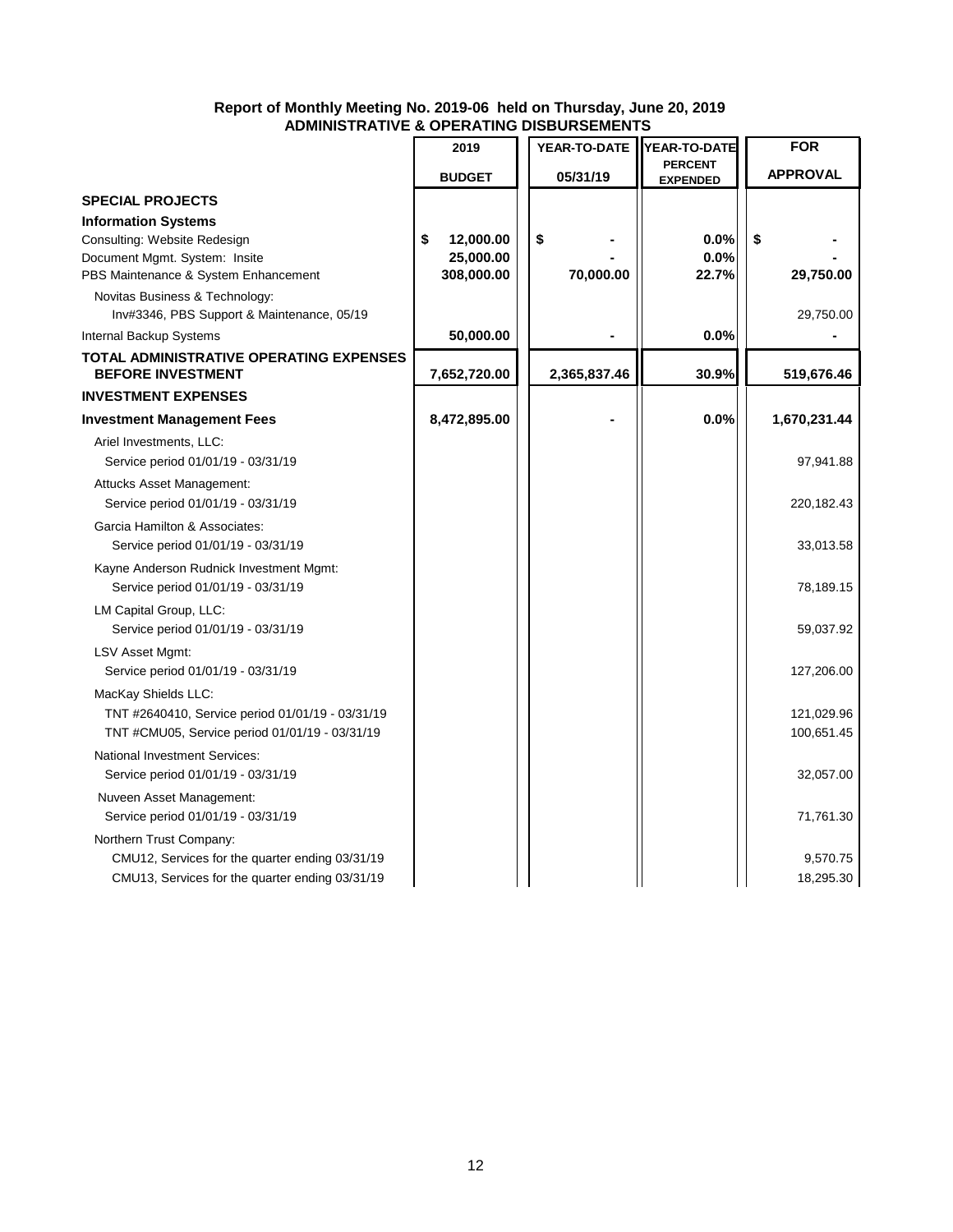|                                                                |   | 2019          |  |           | YEAR-TO-DATE YEAR-TO-DATE         |     | <b>FOR</b>      |
|----------------------------------------------------------------|---|---------------|--|-----------|-----------------------------------|-----|-----------------|
|                                                                |   | <b>BUDGET</b> |  | 05/31/19  | <b>PERCENT</b><br><b>EXPENDED</b> |     | <b>APPROVAL</b> |
|                                                                |   |               |  |           |                                   |     |                 |
| RhumbLine Advisers:<br>LCC, Service period 01/01/19 - 03/31/19 |   |               |  |           |                                   |     | 17,583.00       |
| MCG SP4, Service period 01/01/19 - 03/31/19                    |   |               |  |           |                                   |     | 5,184.00        |
| Segall Bryant & Hamill, Serv period 01/01/19 - 03/31/19        |   |               |  |           |                                   |     |                 |
| International Small Cap                                        |   |               |  |           |                                   |     | 134,107.35      |
| Symphony Asset Mgmt, LLC:                                      |   |               |  |           |                                   |     |                 |
| Service period 01/01/19 - 03/31/19                             |   |               |  |           |                                   |     | 176,482.17      |
| Walter Scott & Partners, Serv period 01/01/19 - 03/31/19       |   |               |  |           |                                   |     | 156,964.56      |
| William Blair:                                                 |   |               |  |           |                                   |     |                 |
| CMU08, Service period 01/01/19 - 03/31/19                      |   |               |  |           |                                   |     | 210,973.64      |
| <b>Custodial Management</b>                                    | S | 410,000.00    |  | \$        | 0.0%                              | -\$ |                 |
| <b>Investment Advisory Services</b>                            |   | 290,000.00    |  | 72,500.00 | 25.0%                             |     |                 |
| <b>Investment Legal Services</b>                               |   | 200,000.00    |  |           | 0.0%                              |     |                 |
| <b>TOTAL INVESTMENT EXPENSES</b>                               |   | 9,372,895.00  |  | 72,500.00 | 0.8%                              | \$  | 1,670,231.44    |
|                                                                |   |               |  |           |                                   |     |                 |
| TOTAL ADMINISTRATIVE OPERATING AND INVESTMENT EXPENSES         |   |               |  |           |                                   |     | \$2,189,907.90  |

Trustee Thompson moved to approve disbursements as reflected above, to persons or firms in the amounts shown opposite their repective names. Seconded by Trustee Thompson.

Carried :Ayes Trustee Johnson, Trustee McMahon and Trustee Thompson. Nays.None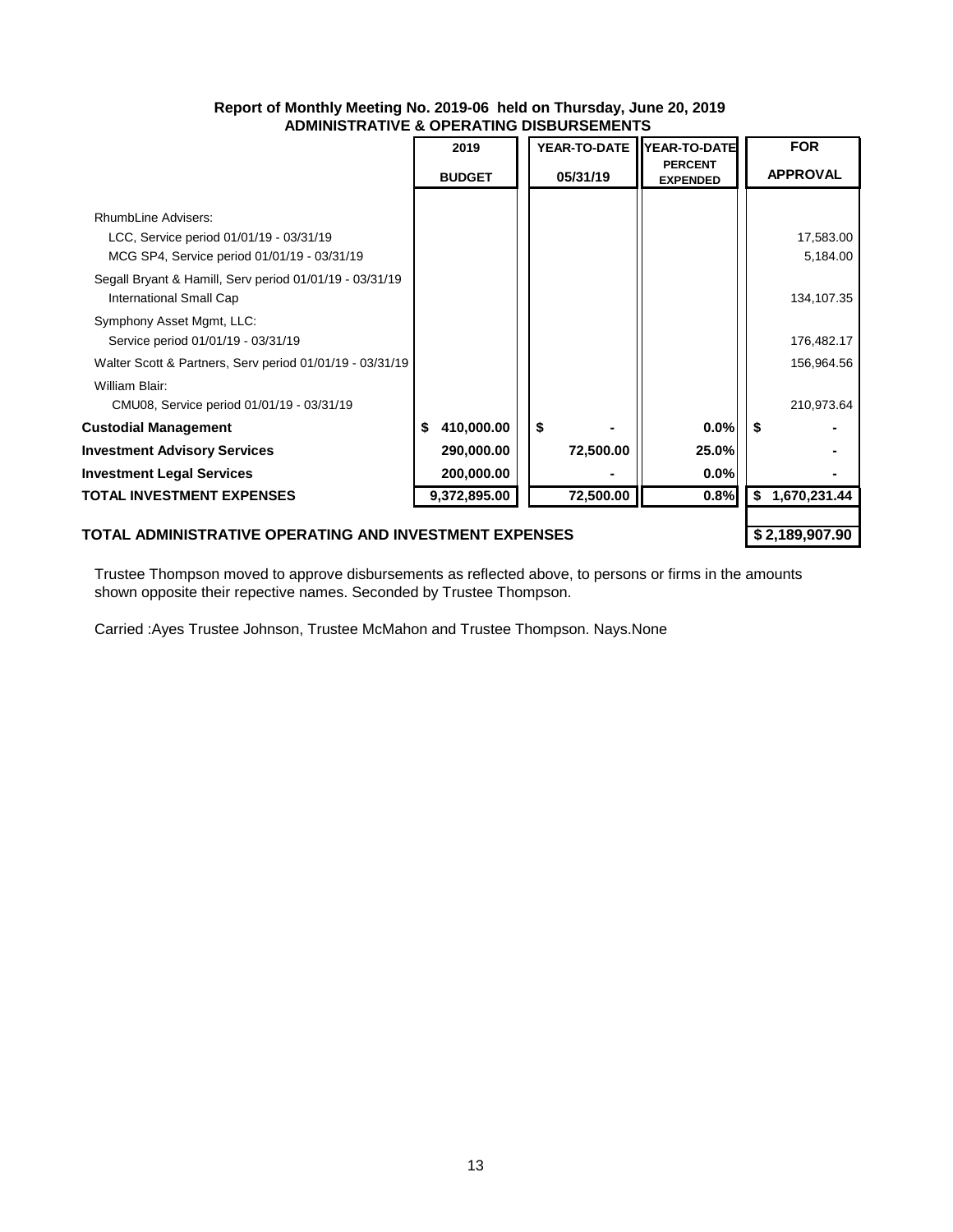Report of Monthly Meeting No. 2019-06 held on Thursday, June 20, 2019

Resolved, that each of the following named members of the Fund be granted an annuity of the amount stated, and to continue for life, unless otherwise stated in the notes, provided that separation from the service of the City of Chicago shall have become effective as of such date:

# **EMPLOYEE ANNUITIES**

| <b>Name</b>                           | Dept - Title                                            | <b>Eff Date</b> | <b>Employee</b> | <b>Spouse</b> | <b>Notes</b> |
|---------------------------------------|---------------------------------------------------------|-----------------|-----------------|---------------|--------------|
| BANE, JAMES J                         | STS & SAN - MTD                                         | 05/01/2019      | \$2,889.60      | N/A           |              |
| <b>BARNES, JANE S</b>                 | PERSONNEL - PERSONNEL ANALYST                           | 03/01/2019      | \$2,997.35      | \$1,498.68    | R.           |
| CALHOUN, WILLIAM E                    | <b>BE - LEAD CUSTODIAL WKR</b>                          | 05/01/2019      | \$1,463.49      | \$800.00      |              |
| CROUT, PHILIP A                       | <b>BE - ENG CLASS II</b>                                | 05/06/2019      | \$3,329.58      | N/A           |              |
| <b>CROWELL, JAMES F</b>               | <b>AVIATION - ELEC MECH</b>                             | 05/01/2019      | \$1,281.05      | N/A           |              |
| CRUZ, EDWIN                           | <b>BE - SECURITY AIDE</b>                               | 05/09/2019      | \$1,903.80      | \$951.90      |              |
| FAHY, MARK A                          | STS & SAN - POOL MTD                                    | 04/01/2019      | \$2,254.39      | \$1,346.01    |              |
| FROMMEYER, DONNA-<br><b>MARIE</b>     | CITY COUNCIL - LEGISLATIVE AIDE                         | 05/01/2019      | \$2,321.57      | \$1,514.71    |              |
| FUENTES, ANGELINA                     | <b>LAW - FINANCE OFFICER</b>                            | 05/01/2019      | \$4,219.61      | N/A           |              |
| <b>GEORGE, GEORGE P</b>               | <b>BE - CUST WKR</b>                                    | 04/01/2019      | \$3,230.66      | N/A           |              |
| <b>GRAY, THOMAS E</b>                 | CULTURAL AFFAIRS - PROGRAM DIR<br><b>SPECIAL EVENTS</b> | 05/01/2019      | \$5,412.13      | \$2,670.32    |              |
| <b>GREEN, SUSAN</b>                   | <b>GEN SERV - PROJECT COORD</b>                         | 05/10/2019      | \$710.92        | N/A           | $\mathsf{A}$ |
| GRZYWACZ, WAYNE W                     | STS & SAN - MTD                                         | 05/01/2019      | \$3,168.36      | \$1,855.05    |              |
| HARRISON, SANDRA M                    | HEALTH - ADMIN ASST III                                 | 05/01/2019      | \$5,621.25      | \$2,810.62    |              |
| JEFFRIES, MERIAN I                    | BE - LRA                                                | 04/27/2019      | \$850.00        | N/A           |              |
| JOYCE, CAROL A                        | <b>BE - TEACHER ASST</b>                                | 07/24/2018      | \$671.56        | \$501.41      | R.           |
| KATARAHIAS, NIKI                      | BE - LRA                                                | 03/30/2019      | \$850.00        | \$702.15      |              |
| LOMAX, ROSIE                          | BE - LRA                                                | 05/01/2019      | \$850.00        | N/A           |              |
| MAGGETTE, ESPERANZA                   | <b>BE - SCH SECURITY OFFICER</b>                        | 05/04/2019      | \$784.22        | \$800.00      | A            |
| MARCANO, ENRIQUE                      | <b>BE - STLS COORD</b>                                  | 08/22/2015      | \$2,198.74      | N/A           |              |
| MARTIN, TYRONE                        | <b>BE - SCH SECURITY OFFICER</b>                        | 05/01/2019      | \$1,260.58      | \$800.00      |              |
| MARTINEZ, RUBEN                       | FLEET/FACIL MGMT - FLEET SERV<br><b>ASST</b>            | 02/12/2019      | \$1,466.51      | \$800.00      |              |
| QUINLAN, DONAL G                      | CITY COUNCIL - LEGISLATIVE AIDE                         | 05/01/2019      | \$2,964.81      | N/A           |              |
| QUINONEZ, MARIA                       | <b>BE - PORTER</b>                                      | 04/17/2019      | \$850.00        | N/A           |              |
| RAHMAN, ASIF U                        | <b>BLDGS - DEPUTY COMM</b>                              | 05/01/2019      | \$9,142.12      | \$4,571.06    |              |
| RODGERS, LEWIS D                      | BE - ENG CLASS V                                        | 05/19/2019      | \$5,072.35      | \$2,422.05    |              |
| <b>TORRES, ISABEL</b>                 | <b>BE - TEACHER ASST</b>                                | 01/15/2019      | \$79.36         | \$39.68       | R.           |
| VACCARELLO, JOAN M                    | <b>BE - TEACHER ASST II</b>                             | 05/01/2019      | \$1,449.58      | \$800.00      |              |
| WASHINGTON, CHARLENE                  | BE - LRA                                                | 05/01/2019      | \$945.65        | \$800.00      |              |
| WILLIAMS BENNETT,<br><b>KENNETH F</b> | MAYOR'S OFFICE - FIRST DEP CHIEF<br>OF STAFF            | 05/28/2019      | \$5,166.04      | \$2,583.02    |              |
| WILSON, MICHAEL T                     | <b>TRANS - GEN FOREMAN MACH</b>                         | 05/01/2019      | \$6,980.81      | N/A           |              |
| <b>Total Employee Annuities</b>       | 31 Case(s)                                              |                 | \$82,386.09     |               |              |

|     | Less than 60 years of age                                    |     | Female: No Post 9/74 Spouse Contributions |   | <b>REL Released to Return to Work</b> |
|-----|--------------------------------------------------------------|-----|-------------------------------------------|---|---------------------------------------|
| B   | Reversionary                                                 |     | MED Updated Medical Records               |   | RW Returned to Work                   |
|     | Calculated upon death of Employee MMI Maximum Medical Update |     |                                           |   | Less than 10 years of Service         |
| CX. | <b>Credit Expires</b>                                        |     | See Notes in File                         |   | <b>SPE</b> Specialist Doctor Visit    |
|     | Death                                                        |     | NTE Note for Mercy Works Update           |   | <b>Term Annuity</b>                   |
| DU. | Duty Disability                                              | OR. | <b>Ordinary Disability</b>                | W | Withdraw/Waiting to apply             |
|     | DIS Discharged                                               |     | <b>Reciprocal Annuity</b>                 |   | WC Workmens' Compensation             |
|     | <b>EID</b> Errors in Deduction                               |     | RES Resigned                              |   | Married @ Res, Not Married @ Eff Date |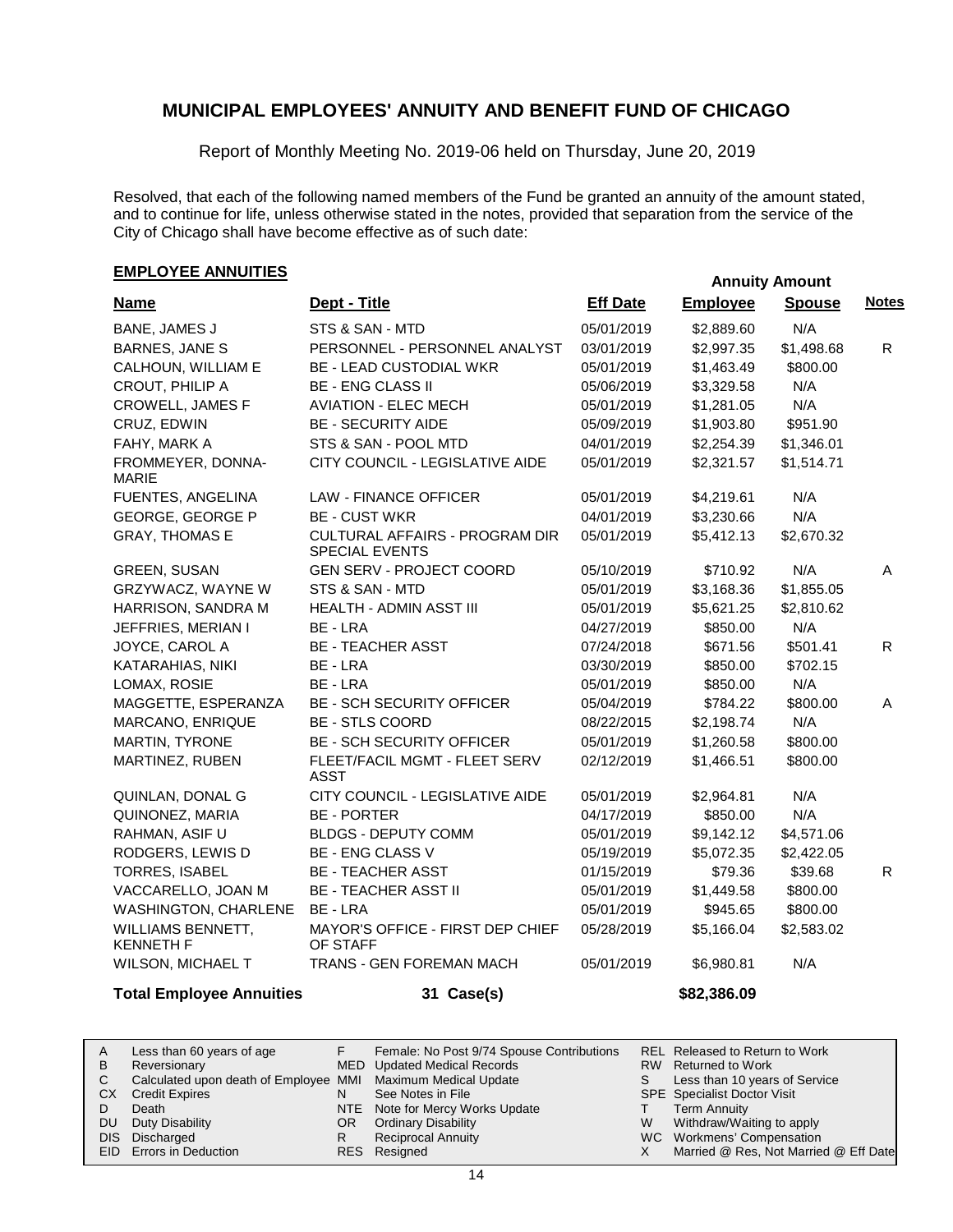Report of Monthly Meeting No. 2019-06 held on Thursday, June 20, 2019

Resolved, that each of the following widows, widowers, minor children, and certain other relatives of former members of the Fund be granted annuities of the amounts stated, and to continue until the expiration date indicated.

# **Monthly Annuities Monthly Annuity Monthly Annuity**

| <b>Former Employee Name</b>   | Dept - Title                      | <b>Eff Date</b> | <b>Annuity</b> | <b>Expires</b> | <b>Notes</b> |  |
|-------------------------------|-----------------------------------|-----------------|----------------|----------------|--------------|--|
| ADAMS, REGINALD               | <b>BLDGS - PLUMBING INSPEC</b>    | 04/06/2019      | \$3,209.22     | Death          |              |  |
| ARMSTRONG, DANIEL             | <b>FLEET - PAINTER</b>            | 04/18/2019      | \$2,937.76     | Death          |              |  |
| <b>BULLOCKS, AMOS</b>         | PROGRAM SERV - ASST ADMIN         | 04/13/2019      | \$154.14       | Death          | R.           |  |
| CALLESE, TED                  | STS & SAN - MTD                   | 05/04/2019      | \$2,656.17     | Death          |              |  |
| CLANCY, WILLIAM               | PUBLIC HEALTH - STAFF ASST        | 04/11/2019      | \$1,471.84     | Death          |              |  |
| CLARK, WILLIS                 | <b>FLEET - MACHINIST</b>          | 04/26/2019      | \$1,317.50     | Death          |              |  |
| DADE, ANTHONY                 | <b>WATER - STEAMFITTER</b>        | 12/07/2018      | \$2,125.03     | Death          |              |  |
| ESPINOZA, SOLEDAD             | BE - LRA                          | 03/08/2019      | \$800.00       | Death          |              |  |
| FREYER, JAMES                 | WATER - FOREMAN ELEC MECH         | 04/06/2019      | \$3,235.54     | Death          |              |  |
| MANSOUR, ABLAH                | <b>BE - TEACHER ASST</b>          | 04/08/2019      | \$692.36       | Death          | R.           |  |
| MCCLELLAN, JOHNNY             | <b>BE - FACTOR CUST WKR</b>       | 03/28/2019      | \$800.00       | Death          |              |  |
| MEADE, THOMAS                 | CITY COUNCIL - INVESTIGATOR       | 04/02/2019      | \$983.77       | Death          | R.           |  |
| MORRISSEY, DENNIS             | <b>CITY COUNCIL - ATTORNEY</b>    | 04/25/2019      | \$4,500.98     | Death          | R            |  |
| MURPHY, JOSE                  | <b>BLDGS - ASST TO THE COMM</b>   | 04/23/2019      | \$1,318.89     | Death          |              |  |
| OSORIO, GENARITA              | <b>BE - SCH CLERK</b>             | 03/07/2019      | \$911.52       | Death          |              |  |
| WONG, EDWARD                  | <b>LAW - DEPUTY CORP COUNSEL</b>  | 04/08/2019      | \$5,342.41     | Death          |              |  |
| WOODS, CORNELIUS              | <b>WATER - STATIONARY FIREMAN</b> | 04/15/2019      | \$800.00       | Death          |              |  |
| <b>Total Spouse Annuities</b> | 17 Case(s)                        |                 | \$33,257.13    |                |              |  |

|      | Less than 60 years of age                                    |    | Female: No Post 9/74 Spouse Contributions |   | REL Released to Return to Work        |
|------|--------------------------------------------------------------|----|-------------------------------------------|---|---------------------------------------|
|      |                                                              |    |                                           |   |                                       |
| в    | Reversionary                                                 |    | MED Updated Medical Records               |   | RW Returned to Work                   |
| C.   | Calculated upon death of Employee MMI Maximum Medical Update |    |                                           |   | Less than 10 years of Service         |
| CХ   | <b>Credit Expires</b>                                        | N  | See Notes in File                         |   | <b>SPE</b> Specialist Doctor Visit    |
|      | Death                                                        |    | NTE Note for Mercy Works Update           |   | <b>Term Annuity</b>                   |
| DU   | Duty Disability                                              | OR | <b>Ordinary Disability</b>                | W | Withdraw/Waiting to apply             |
| DIS. | Discharged                                                   |    | <b>Reciprocal Annuity</b>                 |   | WC Workmens' Compensation             |
|      | <b>EID</b> Errors in Deduction                               |    | RES Resigned                              |   | Married @ Res, Not Married @ Eff Date |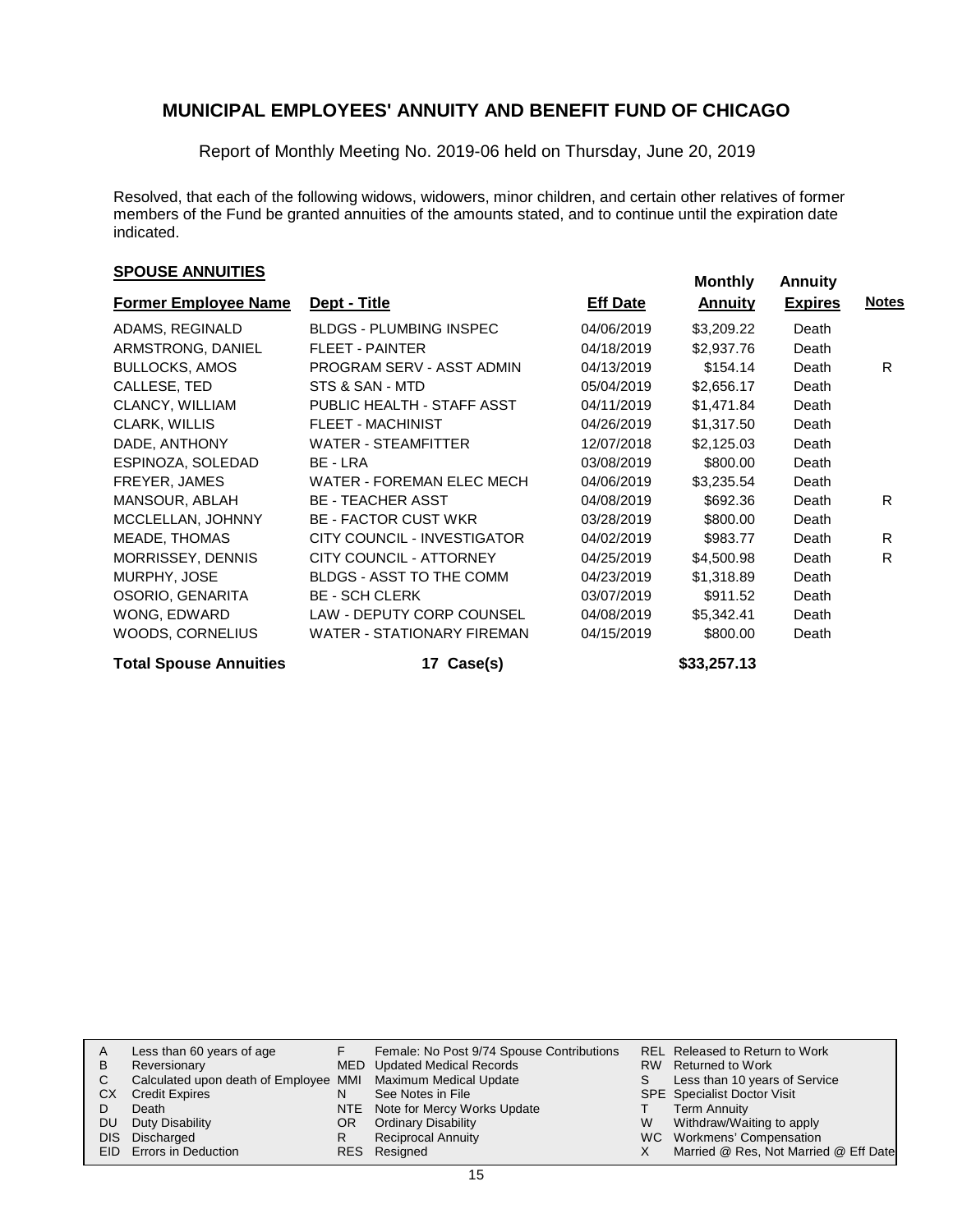Report of Monthly Meeting No. 2019-06 held on Thursday, June 20, 2019

Resolved, that each of the following widows, widowers, minor children, and certain other relatives of former members of the Fund be granted annuities of the amounts stated, and to continue until the expiration date indicated.

# **CHILD(REN) ANNUITIES Monthly** Annuity

| <b>Former Employee Name</b> | <b>Eff Date</b> | Annuitv | Expires | <b>Notes</b> |
|-----------------------------|-----------------|---------|---------|--------------|
| $\cdots$                    |                 |         |         |              |

NONE

| A  | Less than 60 years of age                                    |    | Female: No Post 9/74 Spouse Contributions |   | REL Released to Return to Work        |
|----|--------------------------------------------------------------|----|-------------------------------------------|---|---------------------------------------|
| в  | Reversionary                                                 |    | MED Updated Medical Records               |   | RW Returned to Work                   |
| С  | Calculated upon death of Employee MMI Maximum Medical Update |    |                                           |   | Less than 10 years of Service         |
| CХ | <b>Credit Expires</b>                                        | N  | See Notes in File                         |   | <b>SPE</b> Specialist Doctor Visit    |
|    | Death                                                        |    | NTE Note for Mercy Works Update           |   | <b>Term Annuity</b>                   |
| DU | Duty Disability                                              | OR | <b>Ordinary Disability</b>                | W | Withdraw/Waiting to apply             |
|    | DIS Discharged                                               | R  | <b>Reciprocal Annuity</b>                 |   | WC Workmens' Compensation             |
|    | EID Errors in Deduction                                      |    | RES Resigned                              |   | Married @ Res, Not Married @ Eff Date |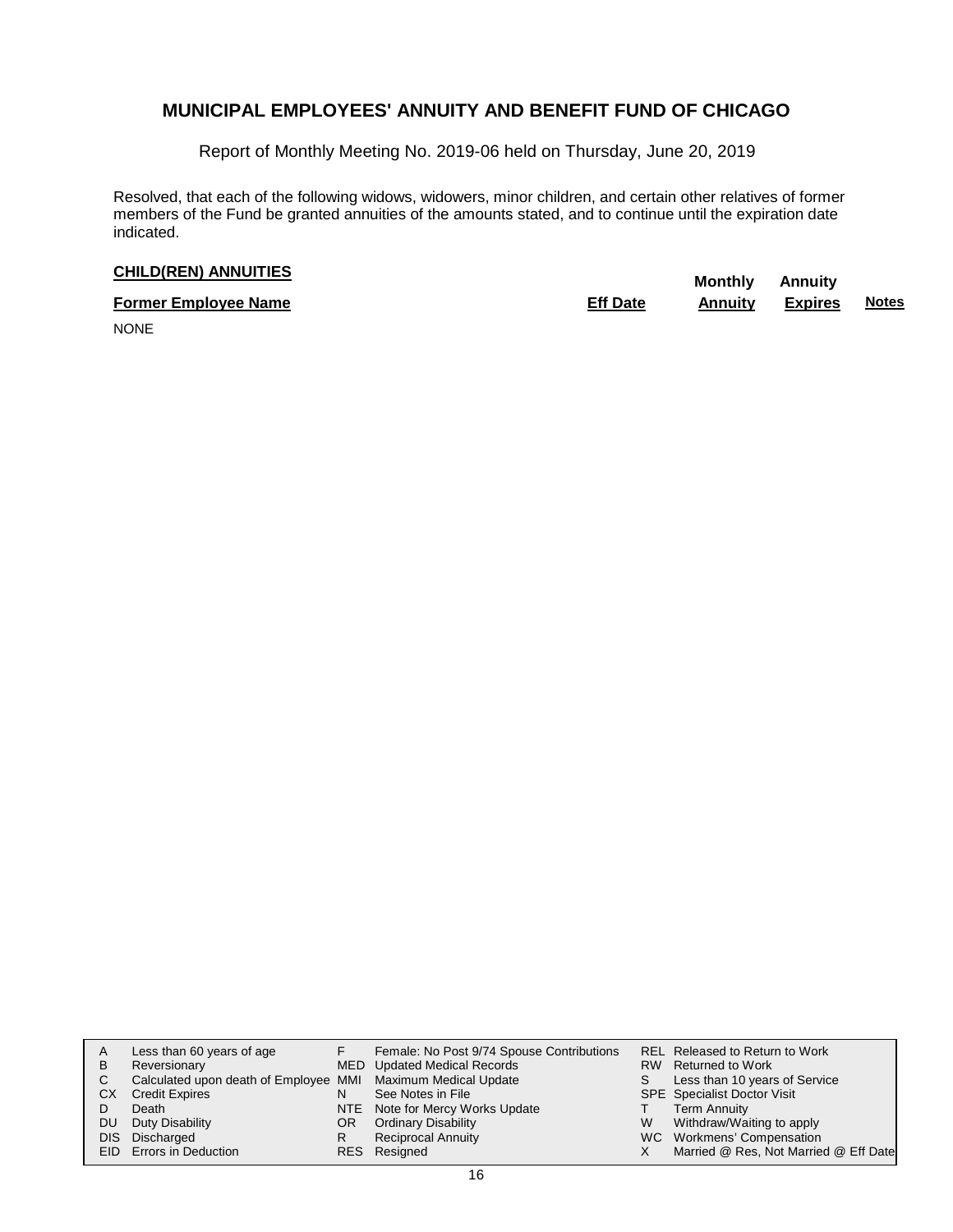Report of Monthly Meeting No. 2019-06 held on Thursday, June 20, 2019

Resolved, that each of the following widows, widowers, minor children, and certain other relatives of former members of the Fund be granted annuities of the amounts stated, and to continue until the expiration date indicated.

| <b>REVERSIONARY ANNUITIES</b>       |           | Monthly         | Annuitv |                |              |
|-------------------------------------|-----------|-----------------|---------|----------------|--------------|
| <b>Former Employee Name</b>         |           | <b>Eff Date</b> | Annuitv | <b>Expires</b> | <u>Notes</u> |
| JOHNSON, BLANCHE                    |           | 04/07/2019      | \$74.00 | Death          | SA           |
| <b>Total Reversionary Annuities</b> | 1 Case(s) |                 | \$74.00 |                |              |

| A<br>B    | Less than 60 years of age<br>Reversionary<br>Calculated upon death of Employee MMI Maximum Medical Update |     | Female: No Post 9/74 Spouse Contributions<br>MED Updated Medical Records |   | <b>REL Released to Return to Work</b><br>RW Returned to Work<br>Less than 10 years of Service |
|-----------|-----------------------------------------------------------------------------------------------------------|-----|--------------------------------------------------------------------------|---|-----------------------------------------------------------------------------------------------|
| <b>CX</b> | <b>Credit Expires</b>                                                                                     |     | See Notes in File                                                        |   | <b>SPE</b> Specialist Doctor Visit                                                            |
|           | Death                                                                                                     |     | NTE Note for Mercy Works Update                                          |   | <b>Term Annuity</b>                                                                           |
| DU.       | Duty Disability                                                                                           | OR. | <b>Ordinary Disability</b>                                               | W | Withdraw/Waiting to apply                                                                     |
|           | DIS Discharged                                                                                            |     | <b>Reciprocal Annuity</b>                                                |   | WC Workmens' Compensation                                                                     |
|           | <b>EID</b> Errors in Deduction                                                                            |     | RES Resigned                                                             |   | Married @ Res, Not Married @ Eff Date                                                         |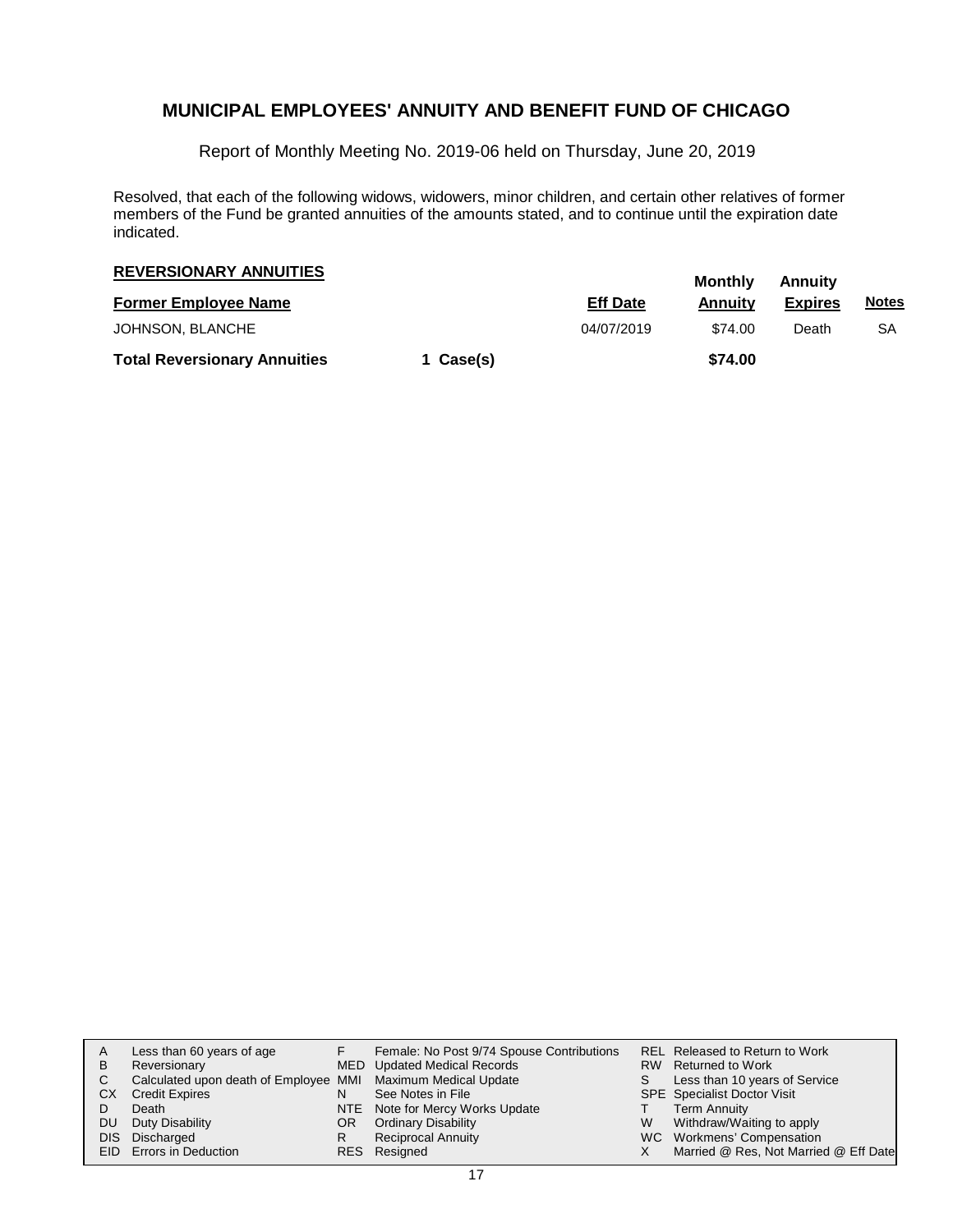Report of Monthly Meeting No. 2019-06 held on Thursday, June 20, 2019

Resolved, that each of the following named members of the Fund, or widows, widowers, or minor children of former members of the Fund be granted an adjusted annuity of the amount stated, and to continue for life, unless otherwise stated.

# **Annuity Amount ADJUSTED ANNUITIES**

| <b>Name</b> | <b>Reason</b> | <b>Eff Date</b> | <b>Employee Spouse/Child</b> |  |  |
|-------------|---------------|-----------------|------------------------------|--|--|
| <b>NONE</b> |               |                 | ORG<br>ADJ                   |  |  |

Trustee Johnson moved that the resolutions be adopted and that the applicants be granted employee, widow(er), child, reversionary, or adjusted annuities for the period and at the rates stated opposite their respective names. Seconded Trustee Thompson. Carried: Ayes- Trustee Johnson, Trustee McMahon and Trustee Thompson. Noes-None.

| A         | Less than 60 years of age                                    |     | Female: No Post 9/74 Spouse Contributions |   | <b>REL Released to Return to Work</b> |
|-----------|--------------------------------------------------------------|-----|-------------------------------------------|---|---------------------------------------|
| B         | Reversionary                                                 |     | MED Updated Medical Records               |   | RW Returned to Work                   |
| C.        | Calculated upon death of Employee MMI Maximum Medical Update |     |                                           |   | Less than 10 years of Service         |
| <b>CX</b> | <b>Credit Expires</b>                                        | N   | See Notes in File                         |   | <b>SPE</b> Specialist Doctor Visit    |
|           | Death                                                        |     | NTE Note for Mercy Works Update           |   | Term Annuity                          |
| DU.       | Duty Disability                                              | OR. | <b>Ordinary Disability</b>                | W | Withdraw/Waiting to apply             |
|           | DIS Discharged                                               |     | <b>Reciprocal Annuity</b>                 |   | WC Workmens' Compensation             |
|           | <b>EID</b> Errors in Deduction                               |     | RES Resigned                              |   | Married @ Res, Not Married @ Eff Date |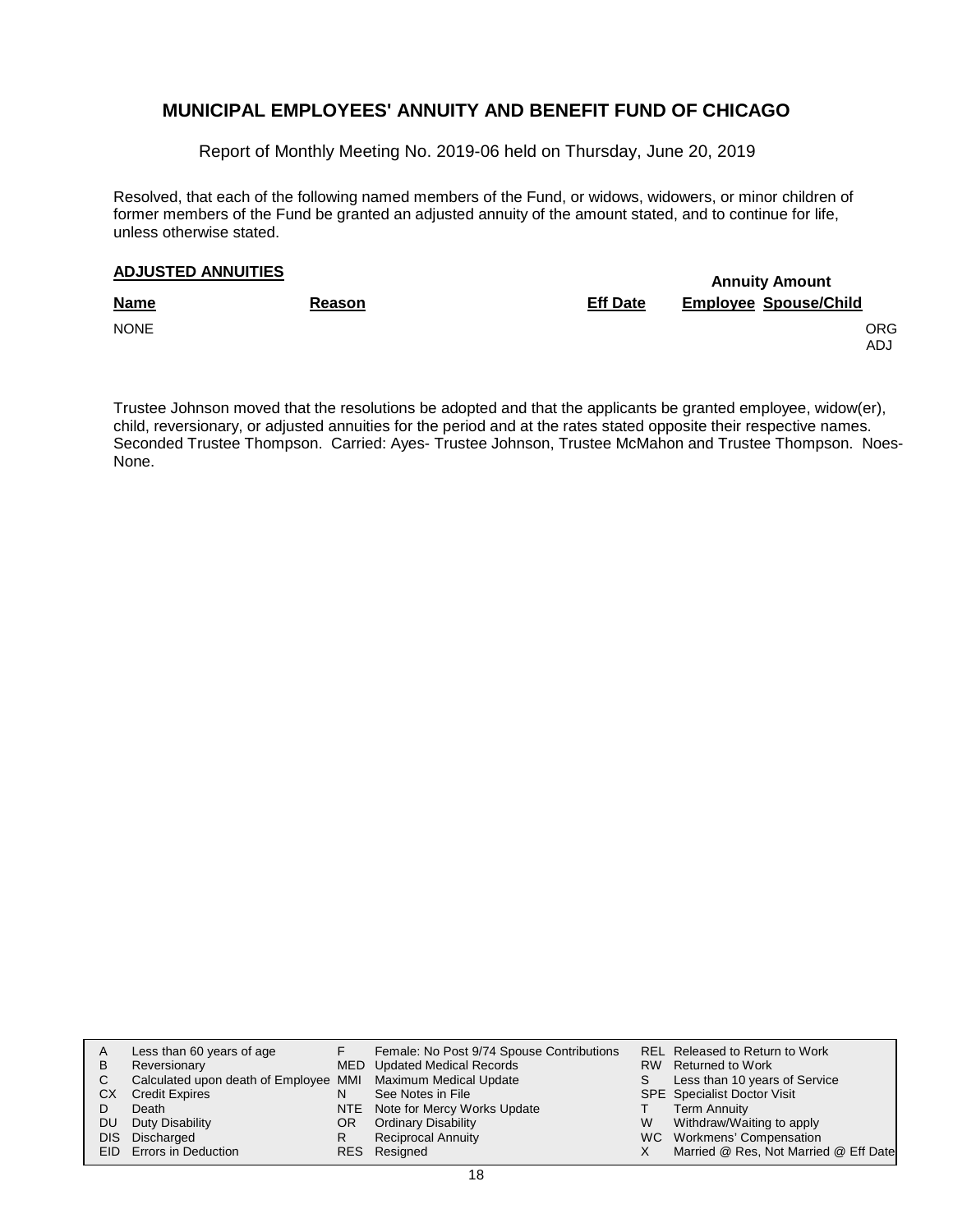Report of Monthly Meeting No. 2019-06 held on Thursday, June 20, 2019

The following employees have filed application for Duty Disability Benefits. The applications have been examined by the Medical Examiner for this Fund who recommended the following periods of disability.

#### **DUTY DISABILITY**

| <b>Name</b>                  | <u>Dept</u>     |               | <b>Eff Date Fol-Up Date</b> | <b>Term Date</b> | <b>Rate</b> | NO. OI<br><b>Per Day Children</b> |
|------------------------------|-----------------|---------------|-----------------------------|------------------|-------------|-----------------------------------|
|                              |                 |               |                             |                  |             |                                   |
| ADAME, JORGE A               | <b>GEN SERV</b> | 03/14/19      | 07/01/19                    |                  | \$203.27    | 3                                 |
| COZZI, ANTHONY F             | <b>WATER</b>    | 04/23/19      |                             | 04/23/19         | \$218.40    | 2                                 |
| <b>GREEN, TASHAWNA P</b>     | BE              | 02/28/19      | 12/01/19                    |                  | \$87.56     |                                   |
| LAUER, JAMES N               | STS & SAN       | 03/26/19      | 10/01/19                    |                  | \$155.79    |                                   |
| MIRANDA JR. OSWALD           | <b>WATER</b>    | 03/18/19      | 09/01/19                    |                  | \$209.85    |                                   |
| PAYNE, JIMMY L               | <b>GEN SERV</b> | 03/29/19      | 10/01/19                    |                  | \$155.79    |                                   |
| SMALL, ANDRE                 | <b>HEALTH</b>   | 04/23/19      | 10/01/19                    |                  | \$97.91     |                                   |
| TOPPS, DONNA L               | <b>TRANS</b>    | 04/02/19      |                             | 04/09/19         | \$182.58    |                                   |
| VARGAS. JESSE D              | STS & SAN       | 02/19/19      | 12/01/19                    |                  | \$155.79    |                                   |
| <b>Total DUTY DISABILITY</b> |                 | Case(s)<br>9. |                             |                  | \$1,466.94  |                                   |

**Rate**

**\*No. of**

\* Based on 40 ILCS 5/8-160, the Employee shall also have a right to receive child's disability benefit of \$10.00 a month on account of each child less than 18 years of age. Rates will be prorated based on days of eligibility.

| В  | Less than 60 years of age<br>Reversionary                    |     | Female: No Post 9/74 Spouse Contributions<br><b>MED</b> Updated Medical Records |   | REL Released to Return to Work<br>RW Returned to Work |
|----|--------------------------------------------------------------|-----|---------------------------------------------------------------------------------|---|-------------------------------------------------------|
|    | Calculated upon death of Employee MMI Maximum Medical Update |     |                                                                                 |   | Less than 10 years of Service                         |
| CХ | <b>Credit Expires</b>                                        |     | See Notes in File                                                               |   | <b>SPE</b> Specialist Doctor Visit                    |
|    | Death                                                        |     | NTE Note for Mercy Works Update                                                 |   | Term Annuity                                          |
| DU | Duty Disability                                              | OR. | <b>Ordinary Disability</b>                                                      | W | Withdraw/Waiting to apply                             |
|    | DIS Discharged                                               |     | <b>Reciprocal Annuity</b>                                                       |   | WC Workmens' Compensation                             |
|    | <b>EID</b> Errors in Deduction                               |     | RES Resigned                                                                    |   | Married @ Res, Not Married @ Eff Date                 |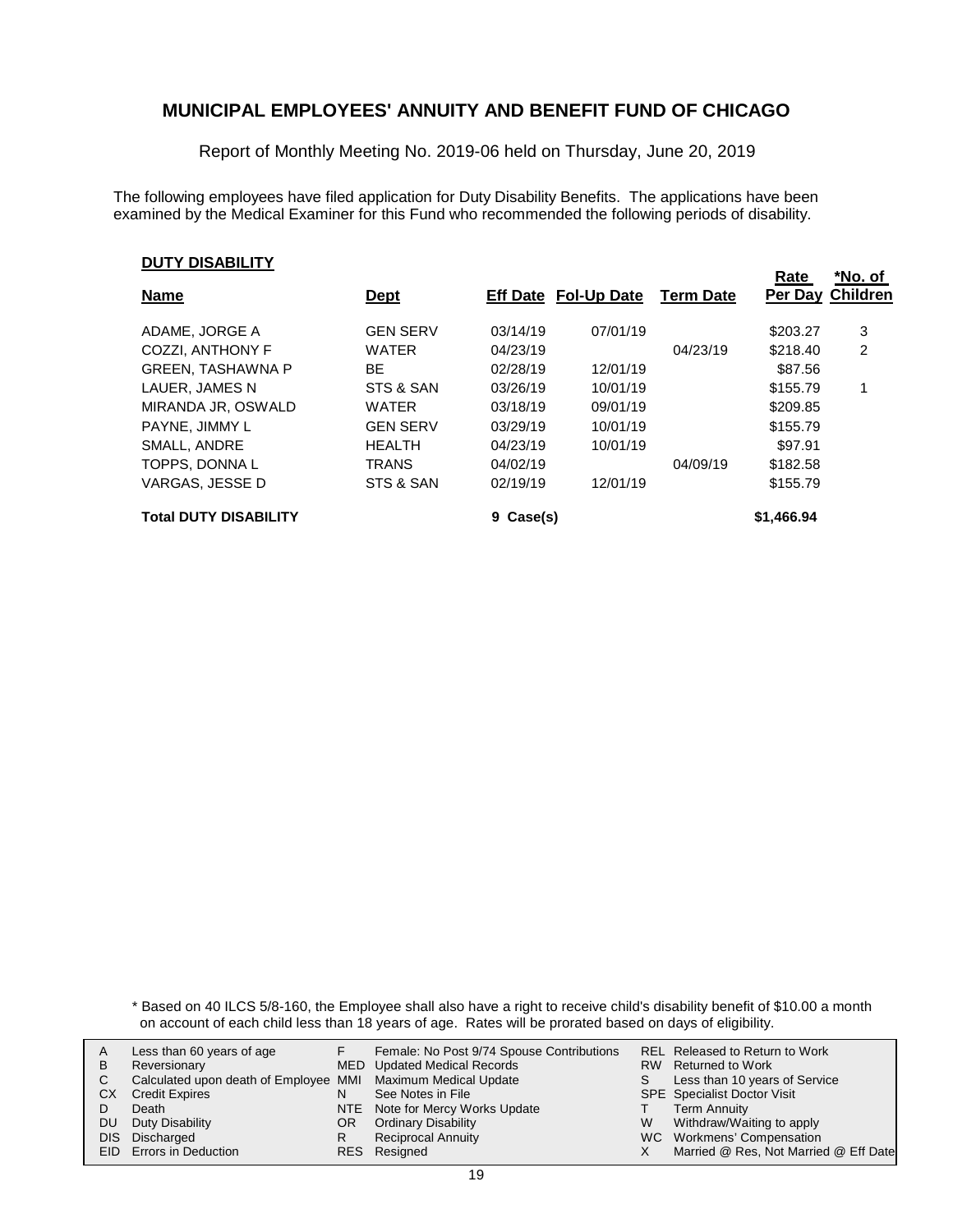Report of Monthly Meeting No. 2019-06 held on Thursday, June 20, 2019

The following employees have filed application for Ordinary Disability Benefits. The applications have been examined by the Medical Examiner for this Fund who recommended the following periods of disability.

#### **ORDINARY DISABILITY**

| - - - - - - -                    |                |                           |                             |                  | <b>Rate</b> |
|----------------------------------|----------------|---------------------------|-----------------------------|------------------|-------------|
| <b>Name</b>                      | <u>Dept</u>    |                           | <b>Eff Date Fol-Up Date</b> | <b>Term Date</b> | Per Day     |
| BAKER, JANE H                    | <b>CPL</b>     | 12/31/18                  | 10/01/19                    |                  | \$118.09    |
| <b>BUTT, RAANA A</b>             | <b>CPL</b>     | 05/20/20                  | 10/01/19                    |                  | \$99.29     |
| BYRD, BOBBIE J                   | <b>OEMC</b>    | 04/01/19                  | 12/01/19                    |                  | \$57.30     |
| CADENHEAD, MICHAEL D             | <b>TRANS</b>   | 05/24/19                  | 12/01/19                    |                  | \$103.86    |
| CLAYBORN FLOYD, PANDORA L BE     |                | 11/29/18<br>(Less 3 days) | 07/01/19                    |                  | \$56.63     |
| <b>COBURN, REGINALD</b>          | <b>FINANCE</b> | 04/07/19                  | 04/01/20                    |                  | \$63.70     |
| <b>CROCKER, FELICIA A</b>        | <b>HEALTH</b>  | 05/05/19                  | 09/01/19                    |                  | \$147.04    |
| DAUGHERTY, PATRICIA A            | STS & SAN      | 07/31/18                  | 07/01/19                    |                  | \$99.81     |
| DE DORE, LINDA M                 | <b>FINANCE</b> | 04/26/19                  | 12/01/19                    |                  | \$80.33     |
| EVANGELISTA, NICOLE              | LABF           | 05/18/19                  | 12/01/19                    |                  | \$51.75     |
| GUZMAN, ELSA                     | <b>BE</b>      | 02/07/19                  |                             | 04/23/19         | \$48.26     |
| HERNANDEZ, OFELIA E              | LAW            | 03/21/19                  | 09/01/19                    |                  | \$100.14    |
| HOWARD, LUVERTA                  | STS & SAN      | 05/18/19                  | 10/01/19                    |                  | \$103.86    |
| <b>KENERSON, DARNEL</b>          | STS & SAN      | 03/27/19                  |                             | 04/07/19         | \$103.86    |
| MCELROY, GAIL H                  | BE             | 04/19/19                  | 09/01/19                    |                  | \$54.72     |
| NORMAN, JAMES A                  | <b>POLICE</b>  | 06/13/19                  | 12/01/19                    |                  | \$95.65     |
| RICHARD, DENNIS                  | <b>WATER</b>   | 04/21/19                  | 08/01/19                    |                  | \$121.72    |
| STEWARD, LINDA D                 | <b>POLICE</b>  | 03/13/19                  | 10/01/19                    |                  | \$83.21     |
| TIERNEY, DEBRA A                 | <b>TRANS</b>   | 07/07/18                  |                             | 07/23/19         | \$128.50    |
| WALLACE, JOANNE                  | <b>BE</b>      | 04/25/19                  | 11/01/19                    |                  | \$50.59     |
|                                  |                | (Less 2 days)             |                             |                  |             |
| <b>WILLIAMS, DIANE</b>           | <b>OEMC</b>    | 05/05/19                  | 12/01/19                    |                  | \$21.51     |
| WILLIAMS, RICHARD                | STS & SAN      | 05/15/19                  | 04/01/20                    |                  | \$103.86    |
| <b>Total ORDINARY DISABILITY</b> |                | 22 Case(s)                |                             |                  | \$1,893.68  |

Trustee Johnson moved that the applicants for Ordinary and Duty disability benefits be granted such benefits for the period and at the rate shown opposite their respective names. Seconded Trustee Thompson. Carried: Ayes- Trustee Johnson, Trustee McMahon and Trustee Thompson. Nays-None.

|     | Less than 60 years of age                                    |     | Female: No Post 9/74 Spouse Contributions |   | REL Released to Return to Work        |
|-----|--------------------------------------------------------------|-----|-------------------------------------------|---|---------------------------------------|
| В   | Reversionary                                                 |     | MED Updated Medical Records               |   | RW Returned to Work                   |
|     | Calculated upon death of Employee MMI Maximum Medical Update |     |                                           |   | Less than 10 years of Service         |
| CХ  | <b>Credit Expires</b>                                        |     | See Notes in File                         |   | <b>SPE</b> Specialist Doctor Visit    |
|     | Death                                                        |     | NTE Note for Mercy Works Update           |   | Term Annuity                          |
| DU. | Duty Disability                                              | OR. | <b>Ordinary Disability</b>                | w | Withdraw/Waiting to apply             |
|     | DIS Discharged                                               |     | <b>Reciprocal Annuity</b>                 |   | WC Workmens' Compensation             |
|     | <b>EID</b> Errors in Deduction                               |     | RES Resigned                              |   | Married @ Res, Not Married @ Eff Date |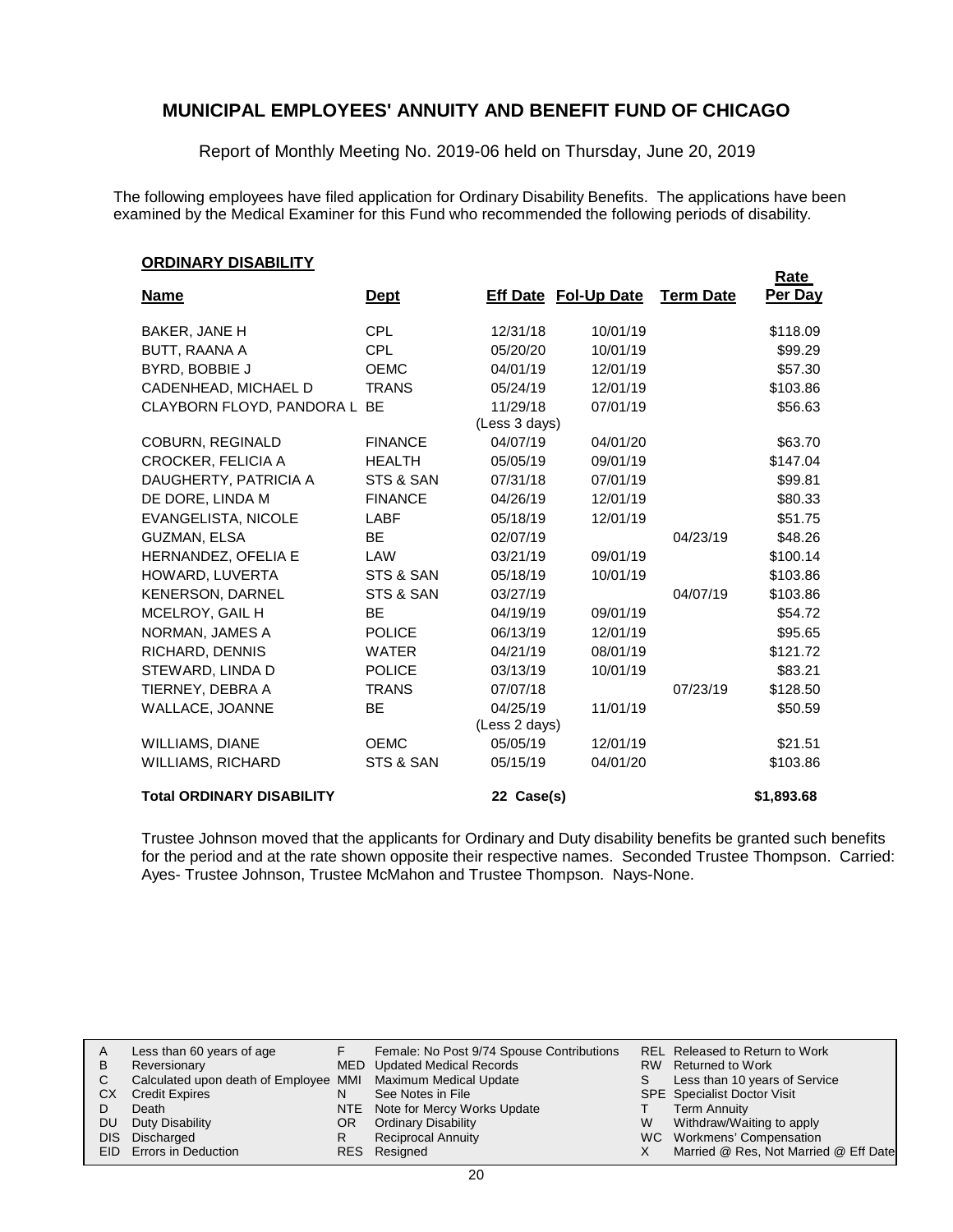Report of Monthly Meeting No. 2019-06 held on Thursday, June 20, 2019

The following employees receiving Duty Disability Benefits have applied for extension of such benefits. The applications have been examined by the Medical Examiner for this Fund who recommended the following extensions.

#### **DUTY-EXTENSION OF**

|                                |                     |                   |               |                | <u>Rate</u> | <u>*No. of</u>  |
|--------------------------------|---------------------|-------------------|---------------|----------------|-------------|-----------------|
| <u>Name</u>                    | <u>Dept</u>         | <b>Start Date</b> | <b>Period</b> | <b>Ext Reg</b> | Per Day     | <b>Children</b> |
| <b>BELL, YVONNE</b>            | STS & SAN           | 11/25/13          | 05/01/20      | MED            | \$159.14    |                 |
| <b>BURSON, YVONNE</b>          | <b>WATER</b>        | 02/04/19          | 12/01/19      | MED            | \$182.58    |                 |
| CACCIATO, MICHAEL P            | TRANS               | 08/31/18          | 09/01/19      | MED            | \$204.25    |                 |
| CLIFF, WILLIAM D               | CPL.                | 10/04/14          | 10/29/18      | <b>FINAL</b>   | \$93.53     |                 |
| HEREDIA, JOHN                  | TRANS               | 05/28/15          | 05/27/20      | CX             | \$198.31    |                 |
| JOHNSON, JERONE                | STS & SAN           | 12/20/18          | 09/01/19      | MED            | \$155.79    |                 |
| MAZUREK, KENNETH J             | <b>AVIATION</b>     | 12/16/93          | 11/20/19      | <b>CX</b>      | \$92.75     |                 |
| MC HUGH, RUTH A                | STS & SAN           | 06/06/11          | 05/01/20      | <b>MED</b>     | \$159.14    |                 |
| MCCORMICK, KEITH R             | <b>BE</b>           | 05/03/18          | 12/01/19      | MED            | \$162.93    |                 |
| MCDONAGH, ANTHONY              | <b>TRANS</b>        | 04/24/18          | 11/01/19      | MED            | \$197.67    | 1               |
| MCMASTER, RAYMOND H            | TRANS               | 10/25/18          | 08/01/19      | MED            | \$193.40    |                 |
| NORMAN, RICHARD                | WATER               | 10/26/17          | 06/06/19      | <b>RW</b>      | \$152.15    |                 |
| ORLANDINI, CARLA J             | <b>OEMC</b>         | 05/01/17          | 05/01/20      | MED            | \$213.95    |                 |
| PAYNE, DEBRA R                 | <b>ADMIN HEARNG</b> | 04/01/97          | 05/01/20      | MED            | \$47.76     |                 |
| ROESKE, LAWRENCE C             | <b>AVIATION</b>     | 11/01/18          | 08/01/19      | MED            | \$198.95    | 1               |
| SANTORIA, FRANK D              | <b>AVIATION</b>     | 03/15/18          | 11/01/19      | MED            | \$152.15    |                 |
| STIMAC, PAUL M                 | <b>GEN SERV</b>     | 09/27/18          | 11/01/19      | MED            | \$206.65    |                 |
| WADE, FRANKLIN D               | STS & SAN           | 06/23/15          | 05/01/20      | MED            | \$147.49    |                 |
| YAMICH JR, ERNEST R            | <b>GEN SERV</b>     | 12/23/17          | 08/01/19      | MED            | \$154.42    |                 |
| <b>Total DUTY-EXTENSION OF</b> |                     | 19 Case(s)        |               |                | \$3,073.01  |                 |

\* Based on 40 ILCS 5/8-160, the Employee shall also have a right to receive child's disability benefit of \$10.00 a month on account of each child less than 18 years of age. Rates will be prorated based on days of eligibility.

| В  | Less than 60 years of age<br>Reversionary                    |     | Female: No Post 9/74 Spouse Contributions<br><b>MED</b> Updated Medical Records |   | REL Released to Return to Work<br>RW Returned to Work |
|----|--------------------------------------------------------------|-----|---------------------------------------------------------------------------------|---|-------------------------------------------------------|
|    | Calculated upon death of Employee MMI Maximum Medical Update |     |                                                                                 |   | Less than 10 years of Service                         |
| CХ | <b>Credit Expires</b>                                        |     | See Notes in File                                                               |   | <b>SPE</b> Specialist Doctor Visit                    |
|    | Death                                                        |     | NTE Note for Mercy Works Update                                                 |   | Term Annuity                                          |
| DU | Duty Disability                                              | OR. | <b>Ordinary Disability</b>                                                      | W | Withdraw/Waiting to apply                             |
|    | DIS Discharged                                               |     | <b>Reciprocal Annuity</b>                                                       |   | WC Workmens' Compensation                             |
|    | <b>EID</b> Errors in Deduction                               |     | RES Resigned                                                                    |   | Married @ Res, Not Married @ Eff Date                 |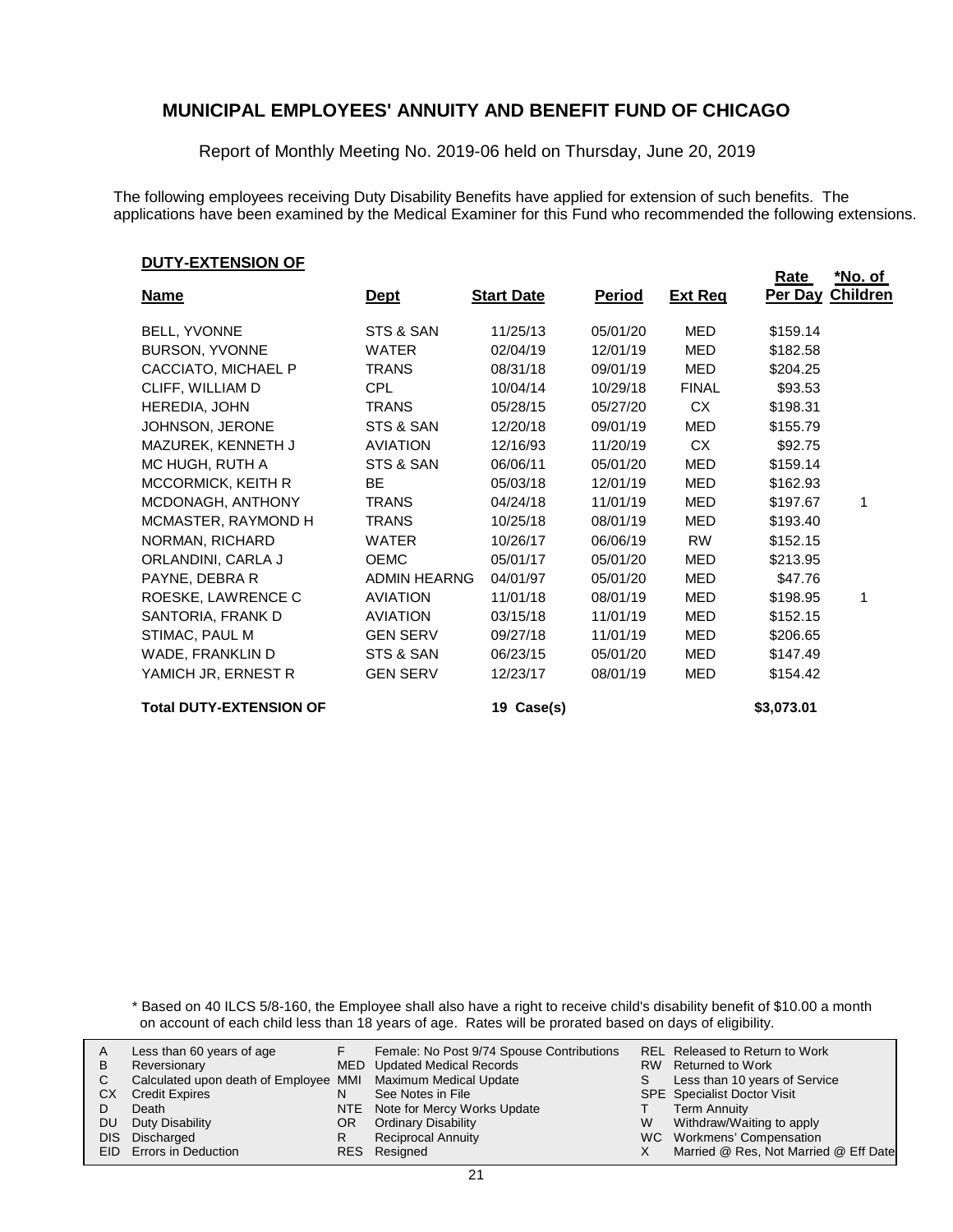Report of Monthly Meeting No. 2019-06 held on Thursday, June 20, 2019

The following employees receiving Ordinary Disability Benefits have applied for extension of such benefits. The applications have been examined by the Medical Examiner for this Fund who recommended the following extensions.

#### **ORDINARY-EXTENSION OF**

| -------                            |                |                   |               |                | <u>Rate</u> |
|------------------------------------|----------------|-------------------|---------------|----------------|-------------|
| <u>Name</u>                        | <b>Dept</b>    | <b>Start Date</b> | <u>Period</u> | <u>Ext Req</u> | Per Day     |
| <b>BARLOW, SHEILA</b>              | STS & SAN      | 08/26/17          | 02/27/20      | <b>CX</b>      | \$101.44    |
| <b>BOTICA, PATRICK D</b>           | STS & SAN      | 11/26/18          | 05/10/19      | <b>REL</b>     | \$144.41    |
| <b>BURKE, CATHERINE</b>            | <b>OEMC</b>    | 09/15/18          | 12/01/19      | <b>MED</b>     | \$25.97     |
| CAMACHO, LUZ I                     | <b>BE</b>      | 04/14/17          | 12/01/19      | <b>MED</b>     | \$49.59     |
| <b>COLEMAN, GENORE</b>             | <b>BE</b>      | 01/18/19          | 09/01/19      | <b>MED</b>     | \$27.23     |
| COLLINS, BARBARA J                 | <b>BE</b>      | 11/16/18          | 10/01/19      | <b>MED</b>     | \$38.10     |
| COOK, GERALD D                     | BE             | 12/29/17          | 07/01/20      | <b>MED</b>     | \$62.57     |
| DAVIS, ALANA C                     | <b>BE</b>      | 04/14/18          | 08/06/19      | <b>CX</b>      | \$59.35     |
| DEAN, BELINDA                      | <b>BE</b>      | 03/31/19          | 09/01/19      | <b>MED</b>     | \$54.07     |
| DENSON, ALICIA L                   | <b>HEALTH</b>  | 11/19/18          | 09/01/19      | <b>MED</b>     | \$72.71     |
| HARP, WILLIAM D                    | STS & SAN      | 11/24/17          | 11/01/19      | <b>MED</b>     | \$101.44    |
| HARRIS, NETTIE L                   | <b>OEMC</b>    | 08/03/18          | 05/01/20      | <b>MED</b>     | \$88.21     |
| MC INTYRE, ROSEANNA                | <b>WATER</b>   | 02/18/19          | 09/01/19      | <b>MED</b>     | \$100.14    |
| MIMS, MARIE E                      | <b>BE</b>      | 01/16/18          | 12/01/19      | <b>MED</b>     | \$62.23     |
| PALOMO, JUANITA                    | <b>BE</b>      | 06/06/18          | 03/01/20      | <b>MED</b>     | \$57.92     |
| PHILLIPS, VICTOR D                 | STS & SAN      | 01/19/19          | 10/01/19      | <b>MED</b>     | \$103.86    |
| SALONE, LISA M                     | <b>OEMC</b>    | 04/17/17          | 09/01/19      | <b>MED</b>     | \$95.82     |
| SIGGERS, SYLVIA M                  | <b>FINANCE</b> | 03/20/17          | 12/13/19      | <b>CX</b>      | \$79.79     |
| STROUD JR, JAMES E                 | <b>WATER</b>   | 10/01/18          | 10/01/19      | <b>MED</b>     | \$123.15    |
| SVIENTEK, MICHAEL A                | STS & SAN      | 03/03/19          | 11/01/19      | <b>MED</b>     | \$103.86    |
| TOMINELLO, JOHN R                  | <b>TRANS</b>   | 10/08/18          | 09/01/19      | MED            | \$103.86    |
| TORMEY, KIMBERLY A                 | <b>OEMC</b>    | 12/09/18          | 12/01/19      | <b>MED</b>     | \$21.51     |
| TRAVIS COOK, LESLIE R              | <b>WATER</b>   | 08/31/18          | 09/01/19      | <b>MED</b>     | \$117.91    |
| <b>WEAVER, DAPHNE M</b>            | <b>POLICE</b>  | 07/04/15          | 06/01/20      | <b>MED</b>     | \$79.48     |
| ZURAWSKI, CAROL A                  | <b>OEMC</b>    | 03/05/17          | 05/01/20      | <b>MED</b>     | \$25.72     |
| <b>Total ORDINARY-EXTENSION OF</b> |                | 25 Case(s)        |               |                | \$1,900.34  |

Trustee Johnson moved that the applicants for extension of Ordinary and Duty disability benefits shown hereinbefore be granted such extension for the period and at the rate shown opposite their respective names. Seconded Trustee Thompson. Carried: Ayes- Trustee Johnson, Trustee McMahon and Trustee Thompson. Nays-None.

|    | Less than 60 years of age                                    |    | Female: No Post 9/74 Spouse Contributions |   | <b>REL Released to Return to Work</b> |
|----|--------------------------------------------------------------|----|-------------------------------------------|---|---------------------------------------|
| В  | Reversionary                                                 |    | MED Updated Medical Records               |   | RW Returned to Work                   |
|    | Calculated upon death of Employee MMI Maximum Medical Update |    |                                           |   | Less than 10 years of Service         |
| СX | <b>Credit Expires</b>                                        |    | See Notes in File                         |   | <b>SPE</b> Specialist Doctor Visit    |
|    | Death                                                        |    | NTE Note for Mercy Works Update           |   | <b>Term Annuity</b>                   |
| DU | Duty Disability                                              | OR | <b>Ordinary Disability</b>                | w | Withdraw/Waiting to apply             |
|    | DIS Discharged                                               |    | <b>Reciprocal Annuity</b>                 |   | WC Workmens' Compensation             |
|    | <b>EID</b> Errors in Deduction                               |    | RES Resigned                              |   | Married @ Res, Not Married @ Eff Date |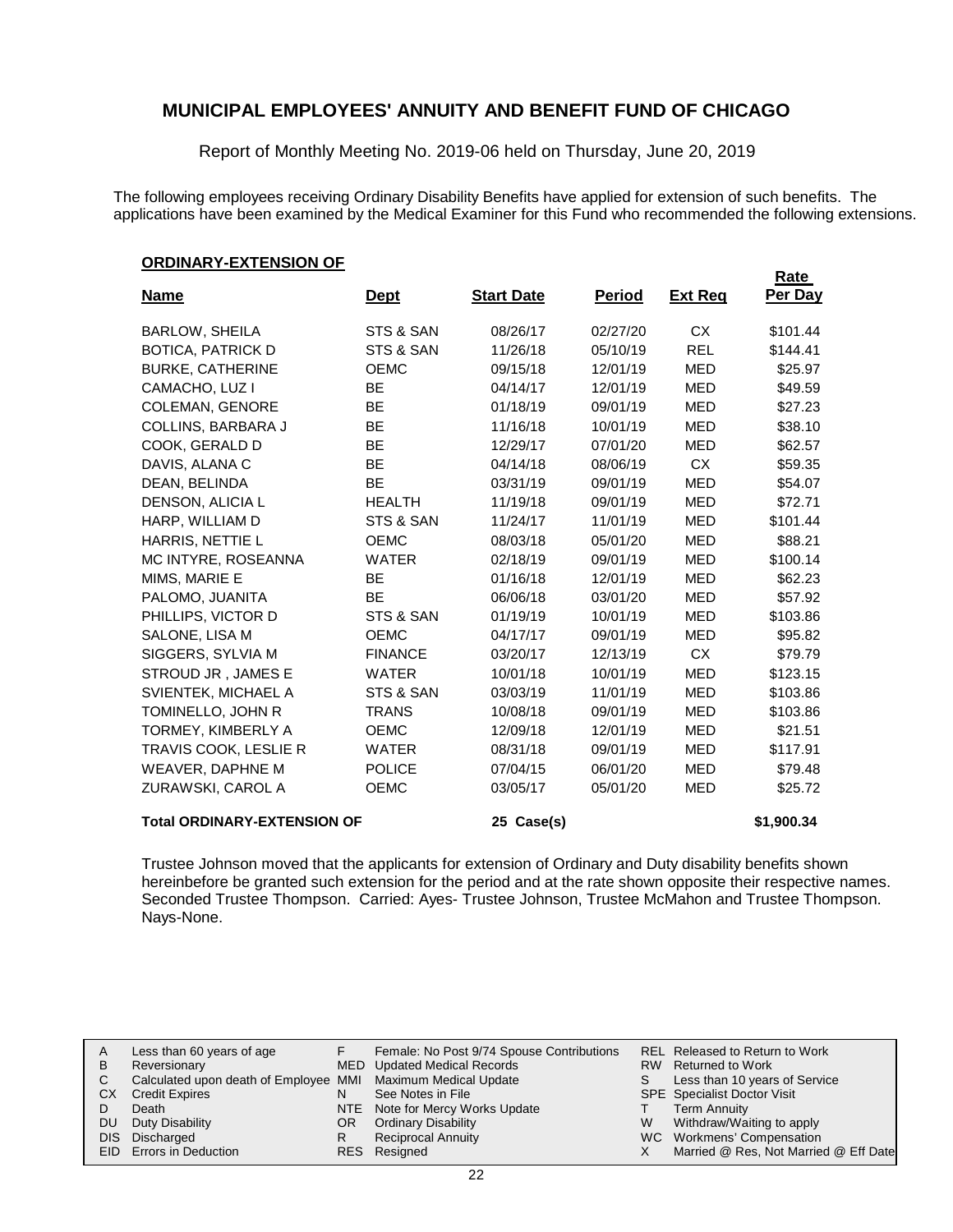Report of Monthly Meeting No. 2019-06 held on Thursday, June 20, 2019

| <b>ADJUSTED DUTY DISABILITY</b> | <u>Rate</u>   |                   |                |                    |
|---------------------------------|---------------|-------------------|----------------|--------------------|
| <b>Name</b>                     | <b>Reason</b> | <b>Start Date</b> | <b>To Date</b> | Per Day            |
| <b>NONE</b>                     |               |                   |                | ORG.<br><b>ADJ</b> |

| A   | Less than 60 years of age                                    |     | Female: No Post 9/74 Spouse Contributions |   | <b>REL Released to Return to Work</b> |
|-----|--------------------------------------------------------------|-----|-------------------------------------------|---|---------------------------------------|
| B   | Reversionary                                                 |     | MED Updated Medical Records               |   | RW Returned to Work                   |
| С   | Calculated upon death of Employee MMI Maximum Medical Update |     |                                           |   | Less than 10 years of Service         |
| CХ  | <b>Credit Expires</b>                                        |     | See Notes in File                         |   | <b>SPE</b> Specialist Doctor Visit    |
|     | Death                                                        |     | NTE Note for Mercy Works Update           |   | <b>Term Annuity</b>                   |
| DU. | Duty Disability                                              | OR. | <b>Ordinary Disability</b>                | W | Withdraw/Waiting to apply             |
|     | DIS Discharged                                               |     | <b>Reciprocal Annuity</b>                 |   | WC Workmens' Compensation             |
|     | EID Errors in Deduction                                      |     | RES Resigned                              |   | Married @ Res, Not Married @ Eff Date |
|     |                                                              |     |                                           |   |                                       |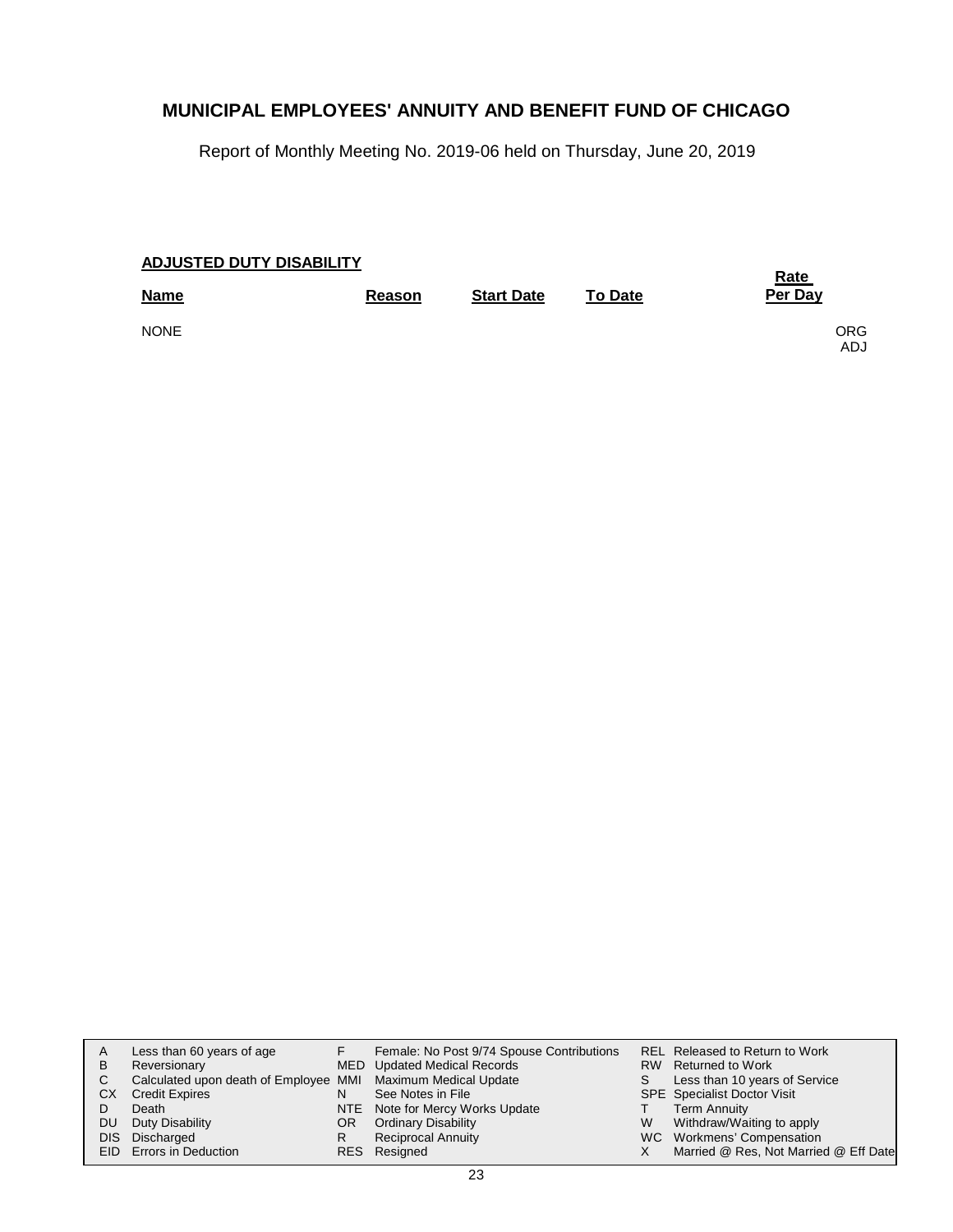Report of Monthly Meeting No. 2019-06 held on Thursday, June 20, 2019

| ADJUSTED ORDINARY DISABILITY | <u>Rate</u>   |                   |                |             |
|------------------------------|---------------|-------------------|----------------|-------------|
| <b>Name</b>                  | <b>Reason</b> | <b>Start Date</b> | <b>To Date</b> | Per Day     |
| <b>NONE</b>                  |               |                   |                | ORG.<br>ADJ |

| В         | Less than 60 years of age<br>Reversionary                    |     | Female: No Post 9/74 Spouse Contributions<br>MED Updated Medical Records |   | <b>REL Released to Return to Work</b><br>RW Returned to Work |
|-----------|--------------------------------------------------------------|-----|--------------------------------------------------------------------------|---|--------------------------------------------------------------|
| C.        | Calculated upon death of Employee MMI Maximum Medical Update |     |                                                                          |   | Less than 10 years of Service                                |
| СX        | <b>Credit Expires</b>                                        |     | See Notes in File                                                        |   | <b>SPE</b> Specialist Doctor Visit                           |
|           | Death                                                        |     | NTE Note for Mercy Works Update                                          |   | <b>Term Annuity</b>                                          |
| <b>DU</b> | Duty Disability                                              | OR. | <b>Ordinary Disability</b>                                               | W | Withdraw/Waiting to apply                                    |
|           | DIS Discharged                                               | R   | <b>Reciprocal Annuity</b>                                                |   | WC Workmens' Compensation                                    |
|           | EID Errors in Deduction                                      |     | RES Resigned                                                             |   | Married @ Res, Not Married @ Eff Date                        |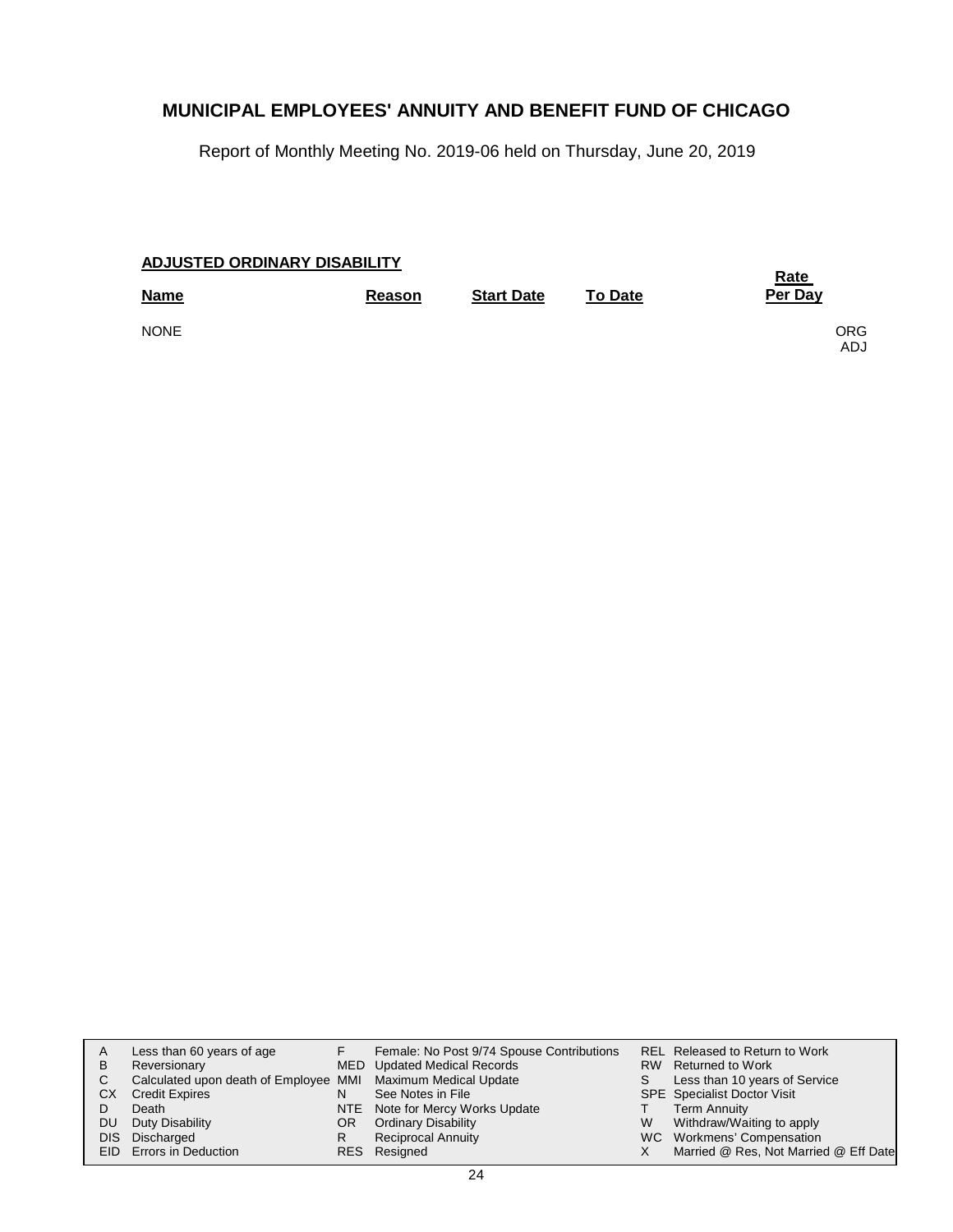Report of Monthly Meeting No. 2019-06 held on Thursday, June 20, 2019

### **APPLICATION FOR MEMBERSHIP**

The following named employees, officers, or officials, required to file written application for membership in the Fund, have filed such application, and the records indicate they qualify for membership by reason of having the necessary service or other requirements.

**Name**

**Title Department**

NONE

### **CHANGE OF BIRTHS**

The following named employees have submitted documentation showing a date of birth different from the Fund's records and have requested that the Fund correct its records in accordance with the supporting documentation provided.

| <u>Name</u>             | Date of Birth | <b>Supporting Document</b> |
|-------------------------|---------------|----------------------------|
| <b>GEORGE, GEORGE P</b> | From<br>⊤о    | <b>Birth Certificate</b>   |

Trustee Johnson moved that the records of the Fund shown hereinbefore be corrected to show that each individual was born on the date indicated on the document submitted by the member as proof to this Board. Seconded Trustee Thompson. Carried: Ayes- Trustee Johnson, Trustee McMahon and Trustee Thompson. Nays-None.

### **ADMINISTRATIVE REVIEW 40 ILCS 5/8-252**

The following named members are recommended for a hearing before the Board in accordance with 40 ILCS 5/8-252.

**Name**

**Status Relevant Statute** 

NONE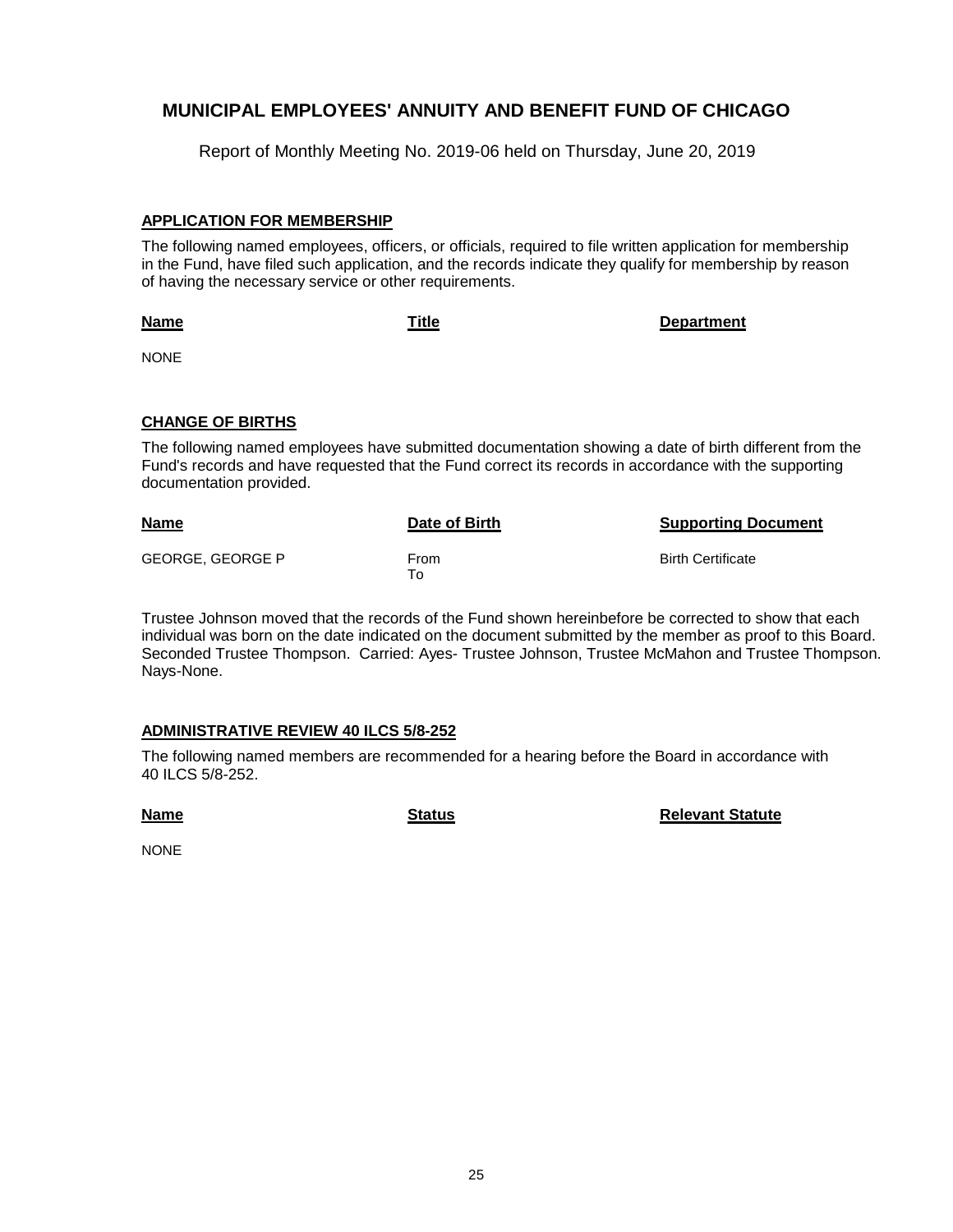Report of Monthly Meeting No. 2019-06 held on Thursday, June 20, 2019

### **City Treasurer's Statement of Account as of 05/31/2019**

### **Investments at Market:**

| City Treasurer's Office, 05/31/2019    | \$503,344.43       |                    |
|----------------------------------------|--------------------|--------------------|
| Northern Trust, 05/31/2019 - Unaudited | \$3,732,414,817.00 |                    |
| <b>Total Investments</b>               |                    | \$3,732,918,161.43 |
| <b>Petty Cash Fund:</b>                |                    | \$400.00           |
| Total Cash and Investments             |                    | \$3,732,918,561.43 |

Trustee Thompson moved that the Treasurer's Report be received and placed on file. Seconded Trustee Johnson. Carried: Ayes- Trustee Johnson, Trustee McMahon and Trustee Thompson. Nays-None.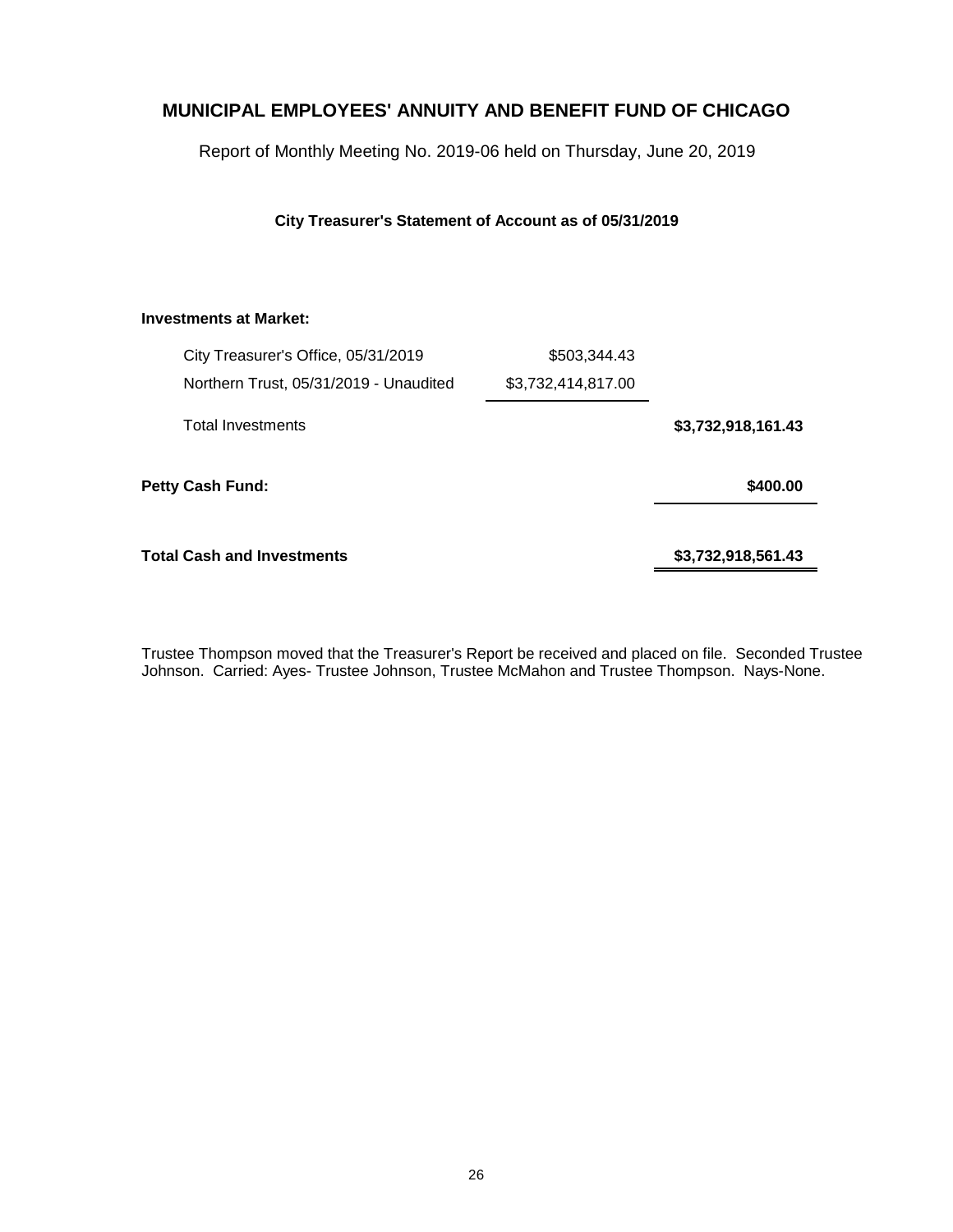Report of Monthly Meeting No. 2019-06 held on Thursday, June 20, 2019

### **LEGISLATION**

### Legislative Update

A memorandum was provided by Mr. Molaro, the Fund's Legislative Liason. Ms. Ruffolo reviewed the memo with the Board to update on proposed legislation that may affect the Fund.

### Public Comment

There were no requests to address the Board.

Trustee Keane arrived at 9:28 a.m.

Trustee Conyears-Ervin arrived at 9:38 a.m.

The Board recognized Trustee Erin Keane for service as a Board Member.

### **INVESTMENTS**

### Market Envirornment

Mr. Wesner reported on the current state of the market.

#### Monthly Performance Report

Mr. Wrubel reviewed the highlights from the Fund's May investment performance.

#### MEABF Staff Investment Report

Mr. Yoon presented the Fund's investment report.

#### **Watchlist**

Mr. Yoon reported no changes to the current Watchlist.

#### Liquidity Needs

Mr. Yoon reported that there were sufficient funds for July benefit payments and therefore no need to liquidate assets to pay benefits.

#### Restriction on Investments

Mr. Yoon reviewed the Restrictions on Investments currently within the Fund's Investment Policy.

### **OTHER**

#### PBS Update

Ms. Ruffolo reviewed a memorandum provided by the staff covering the completed task and goals of the PBS system. The Board gave direction for Ms. Ruffolo to begin the process of an RFP for a web-based pension benefit system and also to review the current contract with Novitas. Additionally, the Board requested a report on the timeline and payment history with respect to the development of a pension administration system

Parallel Professional Agreement between Aon Consulting Inc. and MEABF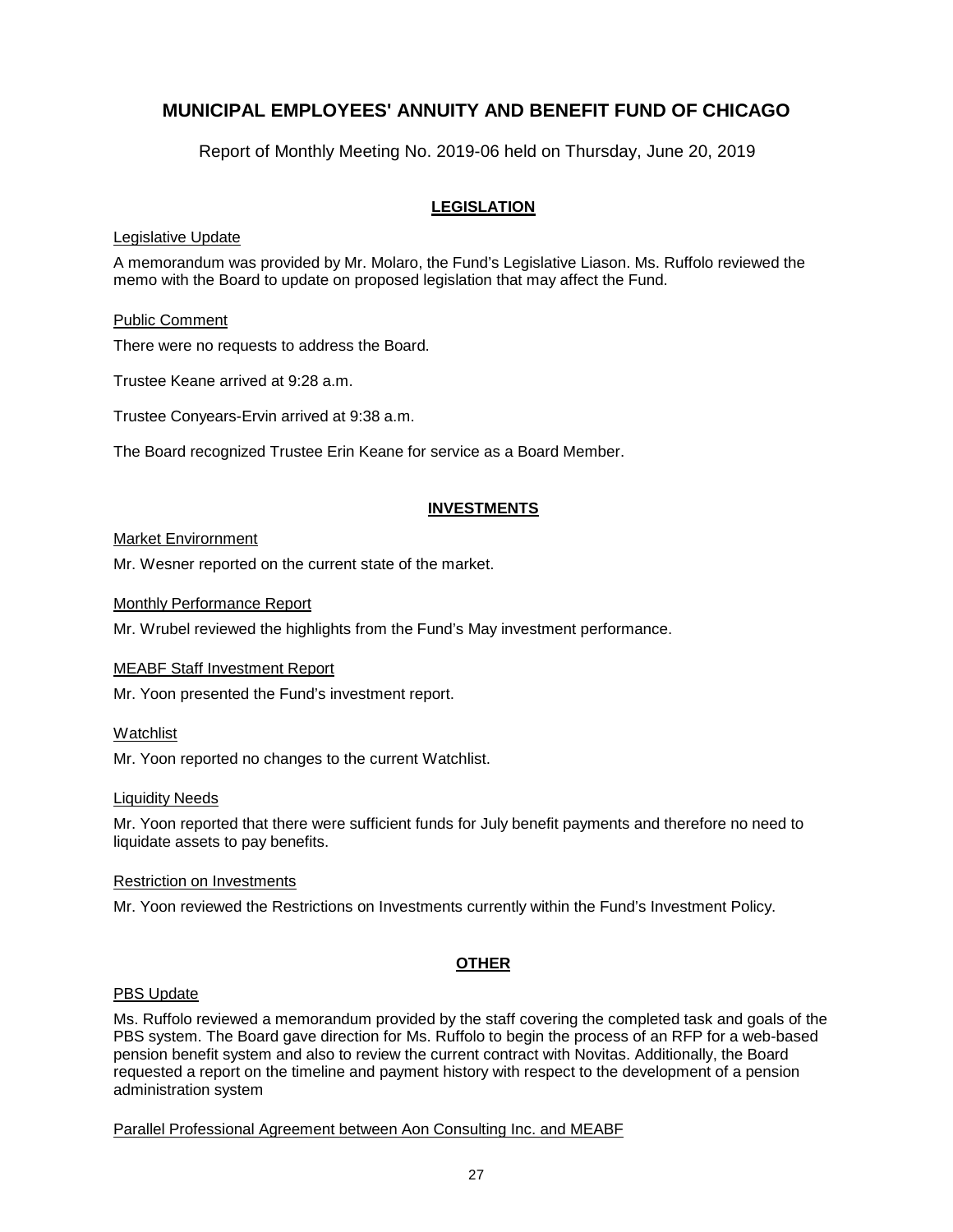Report of Monthly Meeting No. 2019-06 held on Thursday, June 20, 2019

A copy of the letter for the approval of the 2-year extension between the City of Chicago and Aon Consulting was provided for the Trustees.

#### 2018 Audit Report

Gary Pater of Bansley and Kiener, the Fund's Auditors, presented the 2018 Audit Report. Staff was dismissed from the meeting as the Trustees inquired whether the auditors had any concerns with the availability of information and the responsiveness of Fund staff during the audit process. Receiving no concerns, and with the concurrence of the Fund Counsel, Trustee Thompson made to motion to accept and file the 2018 Audit Report. Seconded by Trustee Johnson.

Carried: Ayes – Trustee Conyears-Ervin, Trustee Johnson, Trustee Keane, Trustee McMahon, and Trustee Thompson.

#### 2019 Signature Resolution

Trustee Johnson made a motion to remove Jim Mohler, previous Executive Director, from the approved list of authorized signatories of the Fund. Seconded by Trustee Thompson.

Carried: Ayes – Trustee Conyears-Ervin, Trustee Johnson, Trustee Keane, Trustee McMahon, and Trustee Thompson.

#### 2018 Trustee Ethics Cerification

Ms. Ruffolo reported that the Trustees are compliant with the provisions of Article 1- Code of Conduct of the Fund's Ethics Policy and have fulfilled the required training and disclosure requirements.

#### Discussion Regarding Fund's Phone System

Ms. Ruffolo discussed with the Board updating the Fund's current phone system and beginning the process of an RFI for the Fund's phone system.

#### Update on IT Security Assesment

Ms. Ruffolo updated the Board on the kick-off for the MEABF IT Security Assessment project. LaSalle Consulting Partners will assist training staff on internet security and identify and implement the proper safeguards to protect sensitive organization data.

#### Update on Fund's Net Position

Ms. Ruffolo provided the Board with a summary of the Projected Assets of the Fund as of May 31, 2019.

#### 2019 Trustee Election

Ms. Ruffolo presented the draft of the Rules of Election for the Election Committee to review. A draft RFI was also presented to the Committee for an Administrator for Online Election Services. The committee requested that the staff research the possibility of phone polling as well as online voting.

#### Review and Approval of Pension Matters

Trustee Thompson made a motion to approve Pension Matters v.49 version 1 to be printed and mailed out to the members. Seconded by Trustee Conyears-Ervin.

Carried: Ayes – Trustee Conyears-Ervin, Trustee Johnson, Trustee Keane, Trustee McMahon, and Trustee Thompson.